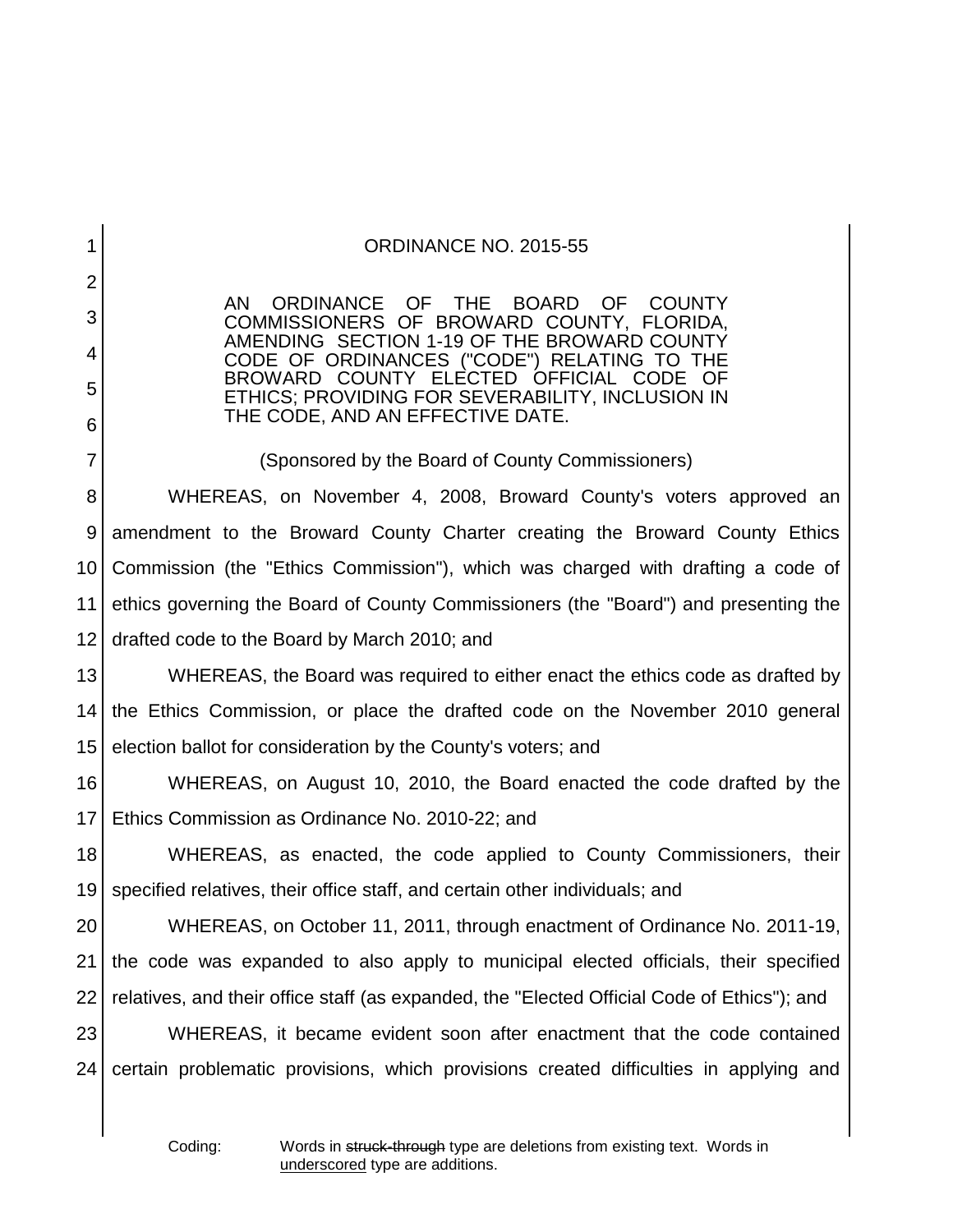1 2 enforcing the code, potentially chilled legitimate actions and speech, and resulted in other unintended adverse consequences; and

3 4 5 6 WHEREAS, despite the manifestation of these problems, the Board determined that it would delay consideration of amendments to address these problems until, through years of experience in applying the code, the Board had the opportunity to identify the appropriate and required amendments; and

7 8 9 WHEREAS, County Commissioners have now been subject to the Elected Official Code of Ethics for more than five (5) years, and municipal elected officials have been subject to the code for more than four (4) years; and

10 11 WHEREAS, applying the code for that extended period has allowed the Board to identify appropriate and required amendments; and

12 13 14 WHEREAS, the provisions to be amended have been identified in coordination with the Broward League of Cities and through discussions with the Broward Office of the Inspector General; and

15 16 17 18 WHEREAS, the Board finds that amending the code to address legally problematic provisions, including provisions that may potentially chill legitimate actions and speech, and provisions creating other unintended adverse consequences, greatly strengthens the code by enhancing its clarity, transparency, and enforceability,

19 20 BE IT ORDAINED BY THE BOARD OF COUNTY COMMISSIONERS OF BROWARD COUNTY, FLORIDA:

21 22 Section 1. Section 1-19 of the Broward County Code of Ordinances is hereby amended to read as follows:

23

24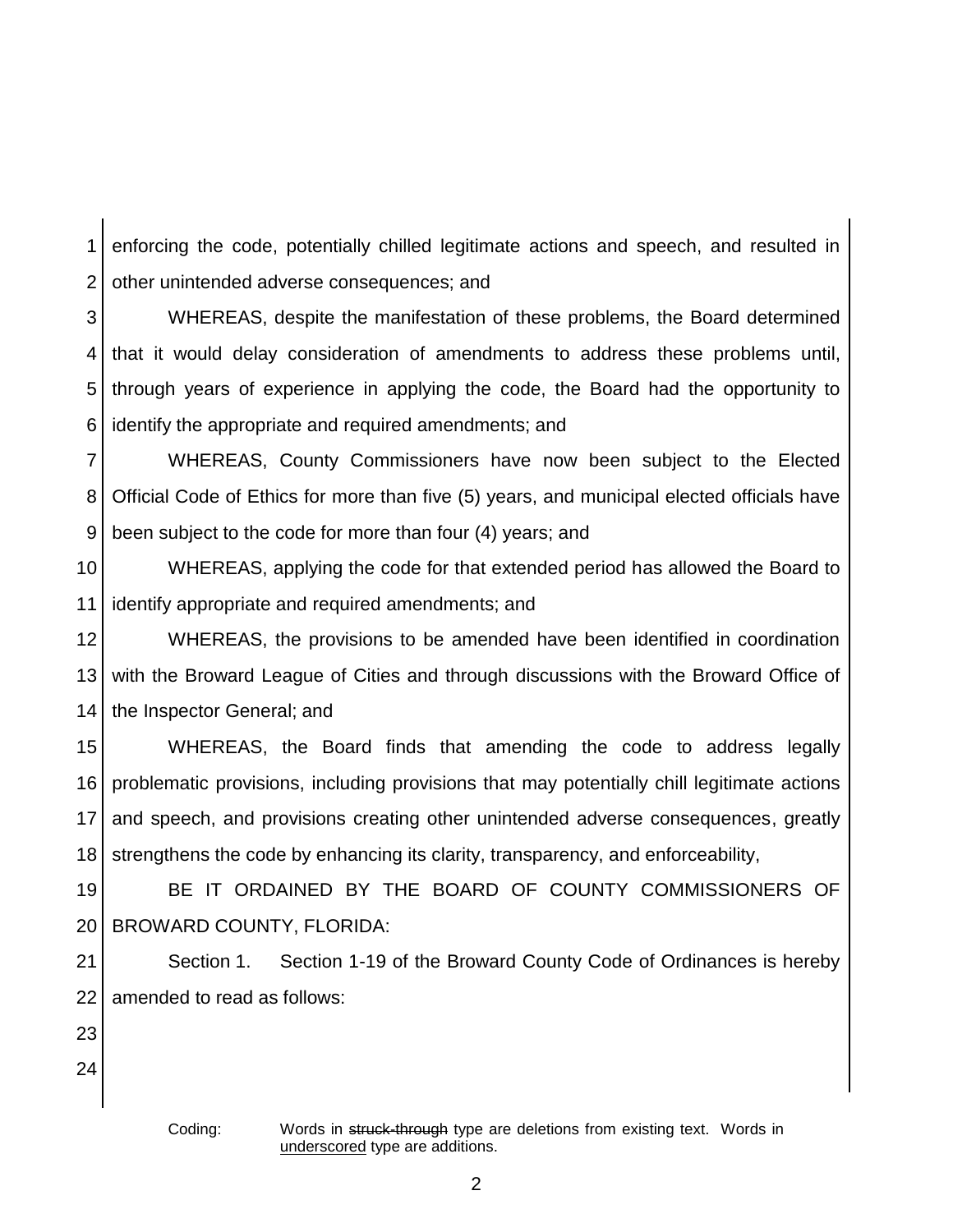### 1

### **Sec. 1-19. Code of ethics for elected officials.**

2 3 4 5 6 7 8 9 10 11 (a) Statement of Policy. It is the policy of Broward County that the Board of County Commissioners work for the benefit of the citizens of the County and elected officials of municipalities work for the benefit of the citizens of their respective municipalities. County Commissioners and elected municipal officials shall not receive any personal economic or financial benefit resulting from their service on their local governing bodies beyond legally authorized direct compensation. It is the responsibility of each County Commissioner and elected municipal official to act in a manner that promotes public trust and confidence in government with complete transparency and honesty in their services, and to avoid even the appearance or perception of impropriety.

12 13 (b) Definitions. For purposes of this code of ethics (the "Broward County" Elected Official Code of Ethics"):

# 14 15

1. "*Contractor*" means any person or entity having a currently under contract with the applicable local governmental entity.

16 17 18 19 20 21 22 23 24 2. "*Covered Individual*" means (i) any member of the Board of County Commissioners; (ii) any member of a governing body of any municipality within Broward County; and (iii) any municipal mayor; For purposes of the prohibition on lobbying under section (c)(2) below, "Covered Individual" also includes (iv) any member of a final decision-making body under the jurisdiction of the Board of County Commissioners or under the jurisdiction of the governing body of any municipality within Broward County; (vii) any individual directly appointed to a County or municipal employment position by the Board of County Commissioners, by a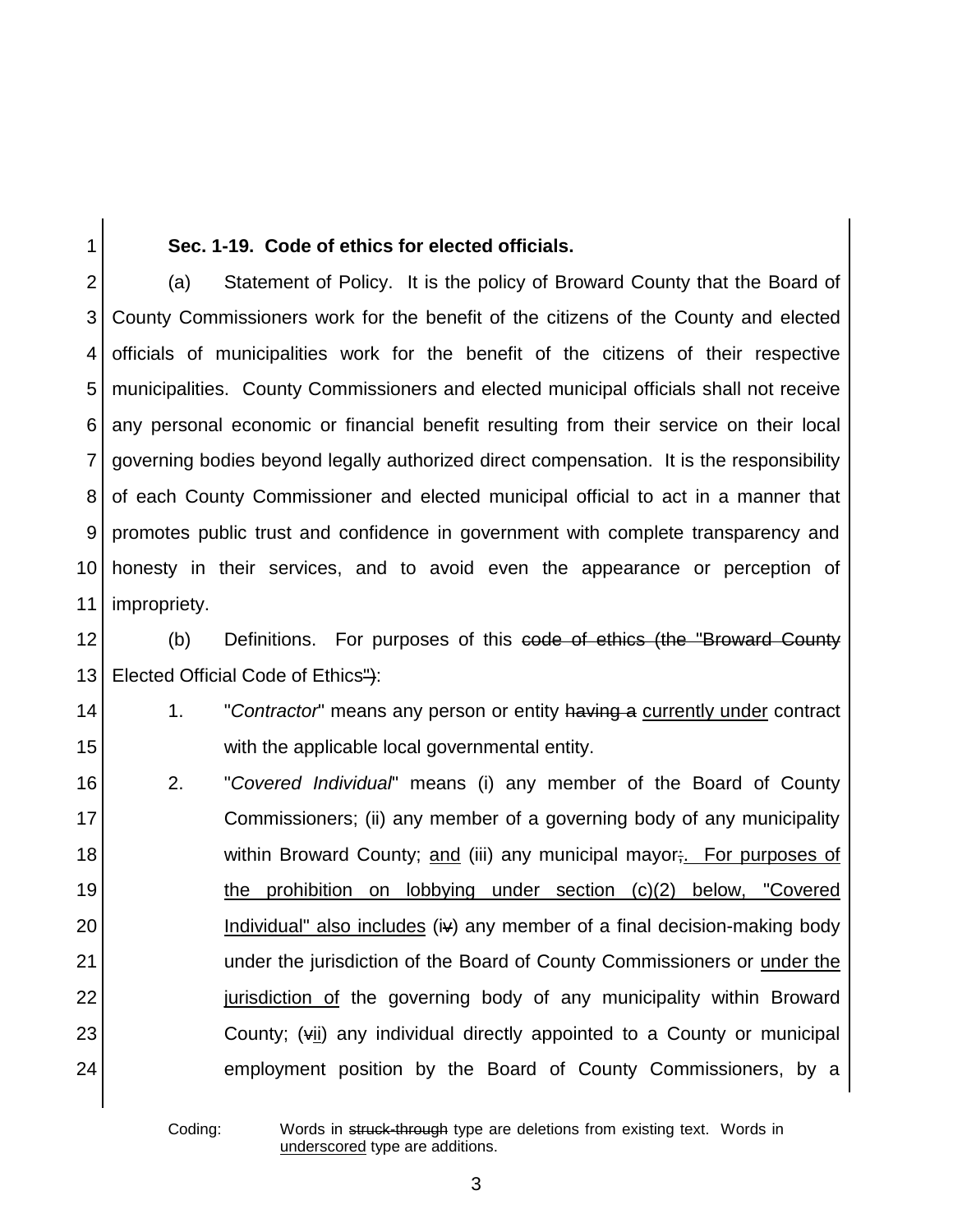1 2 3 4 5 6 7 8 9 10 11 12 13 14 15 16 17 governing body of any municipality within Broward County, or by a municipal mayor; (viii) any individual serving on a contractual basis as a municipality's chief legal counsel or chief administrative officer, when such individual is acting in his or her official capacity; (ivii) any member of a selection, evaluation, or procurement committee that ranks or makes recommendations to any final decision-making authority regarding a County or municipal procurement; (viii) any employee, any official, or any member of a committee of Broward County or of any municipality within Broward County that has authority to make a final decision regarding a public procurement; and (vix) the head of any department, division, or office of Broward County or of any municipal government who makes final recommendations to a final decision-making authority regarding items that will be decided by the final decision-making authority; and (vii) For purposes of the prohibition on lobbying under section (c)(2) below, "Covered Individual" also includes members of other local governmental entities within Broward County, including taxing authorities, quasi-judicial boards, appointed boards, and commissions.

3. "*Elected Official*" means any member of the Board of County Commissioners and any Municipal Official as defined below.

4. "*Filed for Public Inspection*" means either (a) that the form is completed legibly and is filed with the applicable governmental entity's chief administrative official or clerk, with a copy of the form or all information contained thereon subsequently inputted into the applicable governmental entity's database, which database shall be searchable by internet; or (b)

18

19

20

21

22

23

24

Coding: Words in struck-through type are deletions from existing text. Words in underscored type are additions.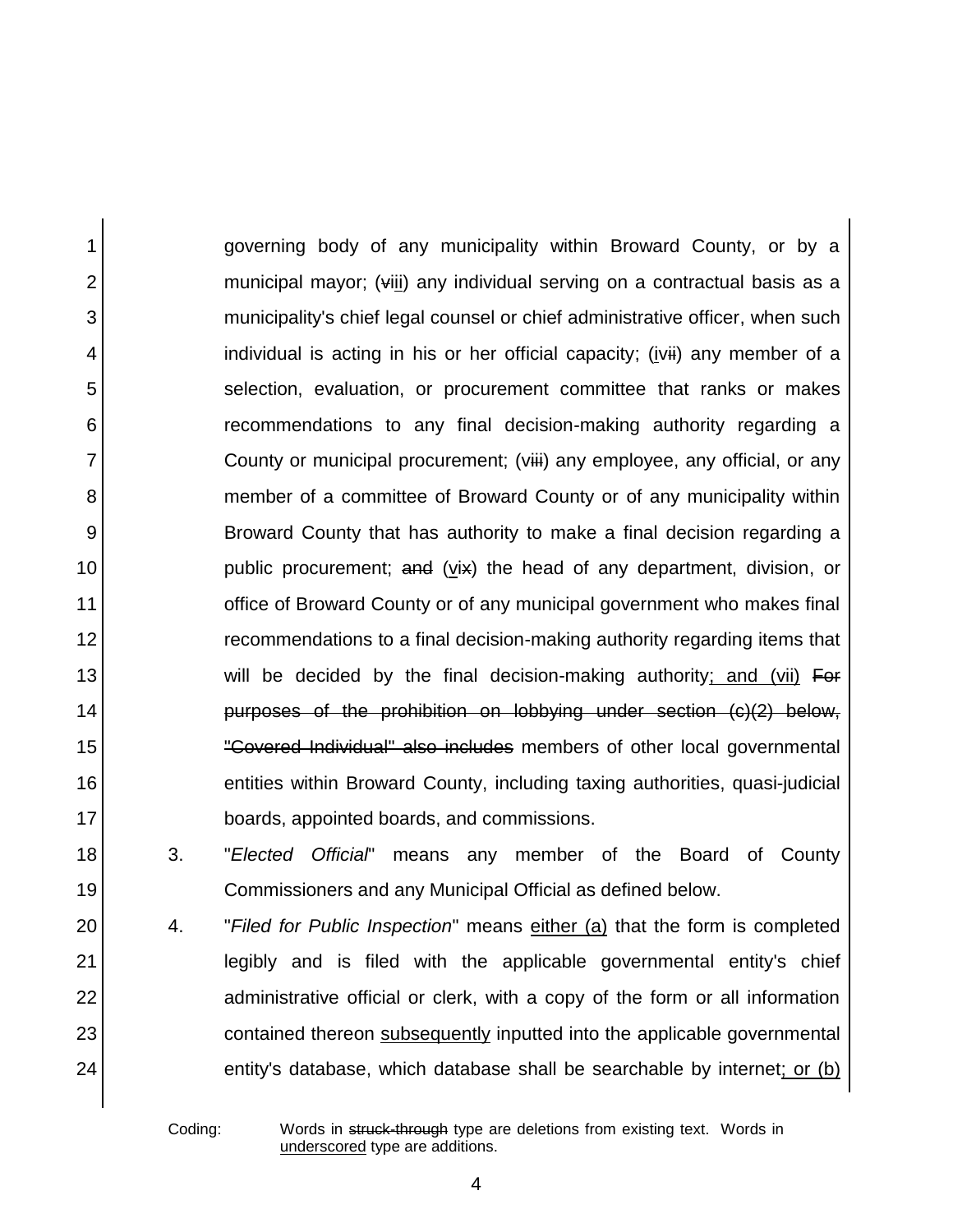all required information, including an input date and electronic signature, is directly inputted into the database, which database is searchable by internet. For any municipality that does not maintain a website sufficient to meet the requirements of this paragraph, the form or information may be inputted into a database maintained by the Broward League of Cities, provided that database is searchable by internet.

- 7 8 9 10 11 12 13 14 15 16 17 18 5. "*Final Decision-Making Authority*" means (i) the Board of County Commissioners; (ii) the governing body of any municipality within Broward County; (iii) municipal mayors; (iv) final decision-making bodies under the jurisdiction of the Board of County Commissioners or under the jurisdiction of the governing body of any municipality within Broward County; and (v) any employee, official, or committee of Broward County or of any municipality within Broward County that has authority to make a final decision to select a vendor or provider in connection with a public procurement. For purposes of the prohibition of lobbying under section (c)(2) below, "Final Decision-Making Authority" also includes other local governmental entities within Broward County, including taxing authorities, quasi-judicial boards, appointed boards, and commissions.
- 19 6. "*Immediate Family Member*" means a parent, spouse, child, sibling, or registered domestic partner.
- 21 22 23 24 7. "*Lobby*," "*Lobbying*," or "*Lobbying Activities*" means a communication, by any means, from a lobbyist to a covered individual regarding any item that will foreseeably be decided by a final decision-making authority, which communication seeks to influence, convince, or persuade the covered

1

2

3

4

5

6

20

Coding: Words in struck-through type are deletions from existing text. Words in underscored type are additions.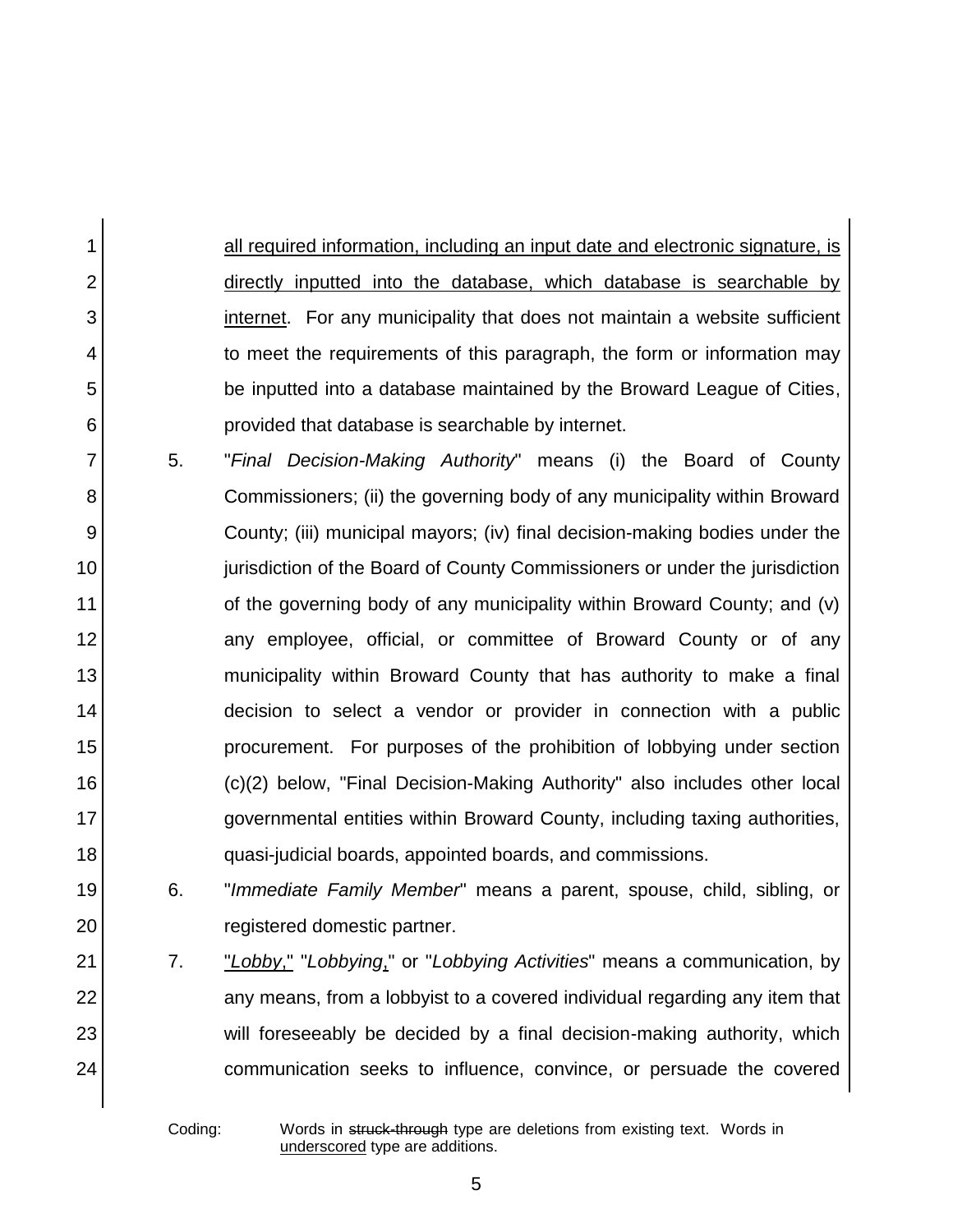1 2 3 4 5 6 7 8 9 10 11 12 13 14 15 16 17 18 19 20 21 22 23 24 individual to support or oppose the item. "Lobbying" does not include communications: a. Made on the record at a duly-noticed public meeting or hearing; or b. From an attorney to an attorney representing Broward County or any municipality within Broward County regarding a pending or imminent judicial or adversarial administrative proceeding against Broward County or against any municipality within Broward County. 8. "*Lobbyist*" means a person who is retained, with or without compensation, for the purpose of lobbying, or a person who is employed by another person or entity, on a full-time or part-time basis, principally to lobby on behalf of that other person or entity. "Lobbyist" does not include a person who is: a. An Elected Official, employee, or appointee of Broward County or of any municipality within Broward County communicating in his or her official capacity; b. An individual who communicates on his or her own behalf, or on behalf of a person or entity employing the individual on a full-time or part-time basis, unless the individual is principally employed by that person or entity to lobby; c. Any employee, officer, or board member of a homeowners' association, condominium association, or neighborhood association when addressing, in his or her capacity as an employee, officer, or board member of such association, an issue impacting the association or its members; or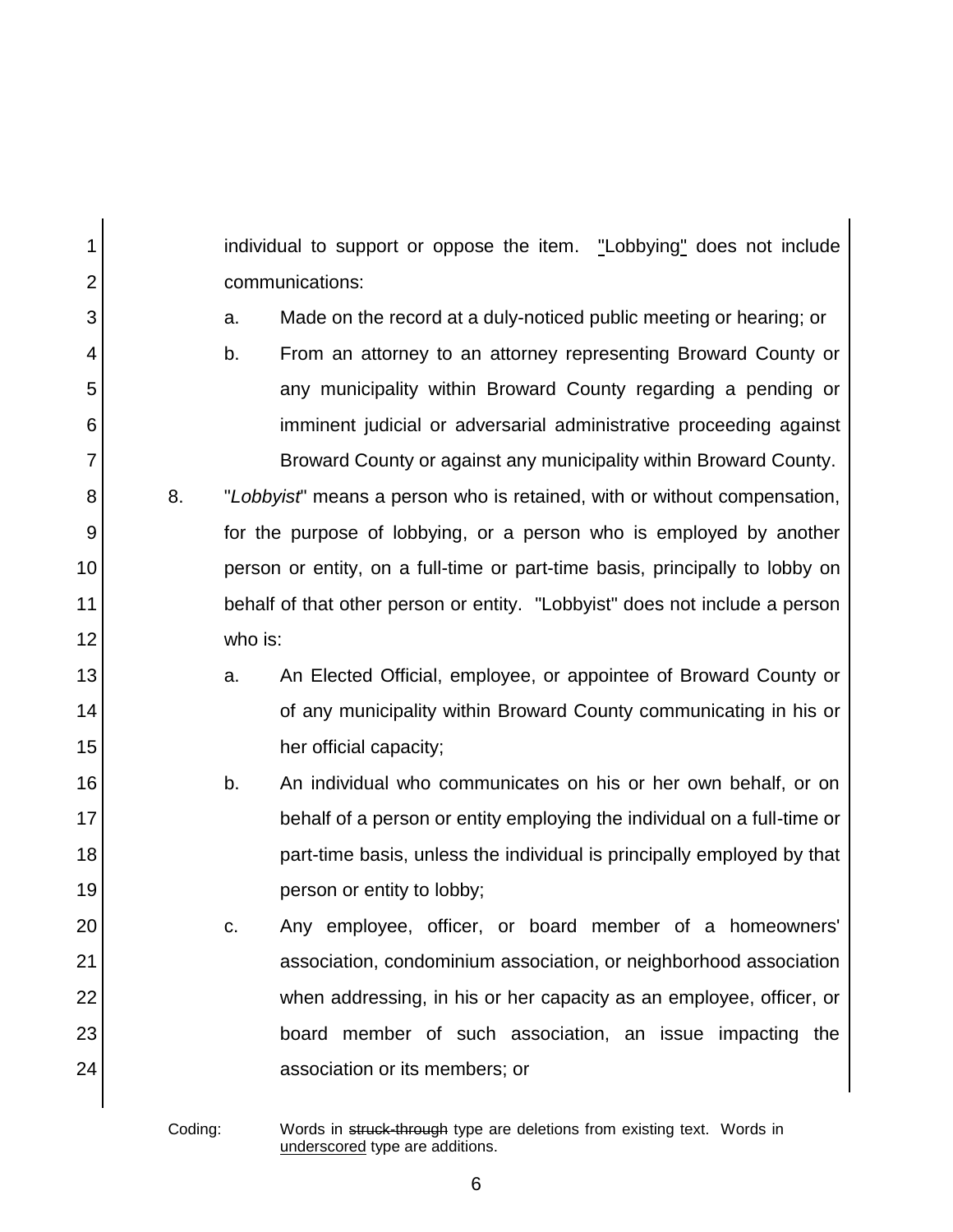| 1  |            | Any employee, an officer, or a board member of a nonprofit public<br>d.    |
|----|------------|----------------------------------------------------------------------------|
| 2  |            | interest entity (e.g., Sierra Club, NAACP, ACLU) when addressing           |
| 3  |            | an issue impacting a constituent of that entity.                           |
| 4  | 9.         | "Municipal Official" means any individual serving as a member of the       |
| 5  |            | governing body of a municipality within Broward County or serving as a     |
| 6  |            | municipal mayor within Broward County.                                     |
| 7  | <u>10.</u> | "Outside or Concurrent Employment" means providing services for any        |
| 8  |            | person or entity, other than the Elected Official's governmental employer, |
| 9  |            | in exchange for remuneration. For purposes of disclosing outside or        |
| 10 |            | concurrent employment and remuneration therefrom, the Elected Official's   |
| 11 |            | employer is the person or entity that pays the salary, wages, or other     |
| 12 |            | compensation, not the individual clients or customers of that person or    |
| 13 |            | entity.                                                                    |
| 14 | 11.        | "Relative" shall have the meaning stated in Section 112.3135, Florida      |
| 15 |            | Statutes.                                                                  |
| 16 | 12.        | "Remuneration" means the monetary payment received in return for           |
| 17 |            | services provided in connection with outside or concurrent employment,     |
| 18 |            | including salary, wages, commissions, tips, and bonuses (collectively,     |
| 19 |            | "wages"). "Remuneration" also includes (a) profit and other distributions  |
| 20 |            | received from a person or entity that has paid wages during the applicable |
| 21 |            | disclosure period; and (b) direct employer contributions into retirement   |
| 22 |            | plans (including pensions, 401K, and deferred compensation plans).         |
| 23 |            | Notwithstanding anything to the contrary stated above, remuneration does   |
| 24 |            | not include gifts, business expense reimbursements, paid training          |
|    |            |                                                                            |

Coding: Words in struck-through type are deletions from existing text. Words in underscored type are additions.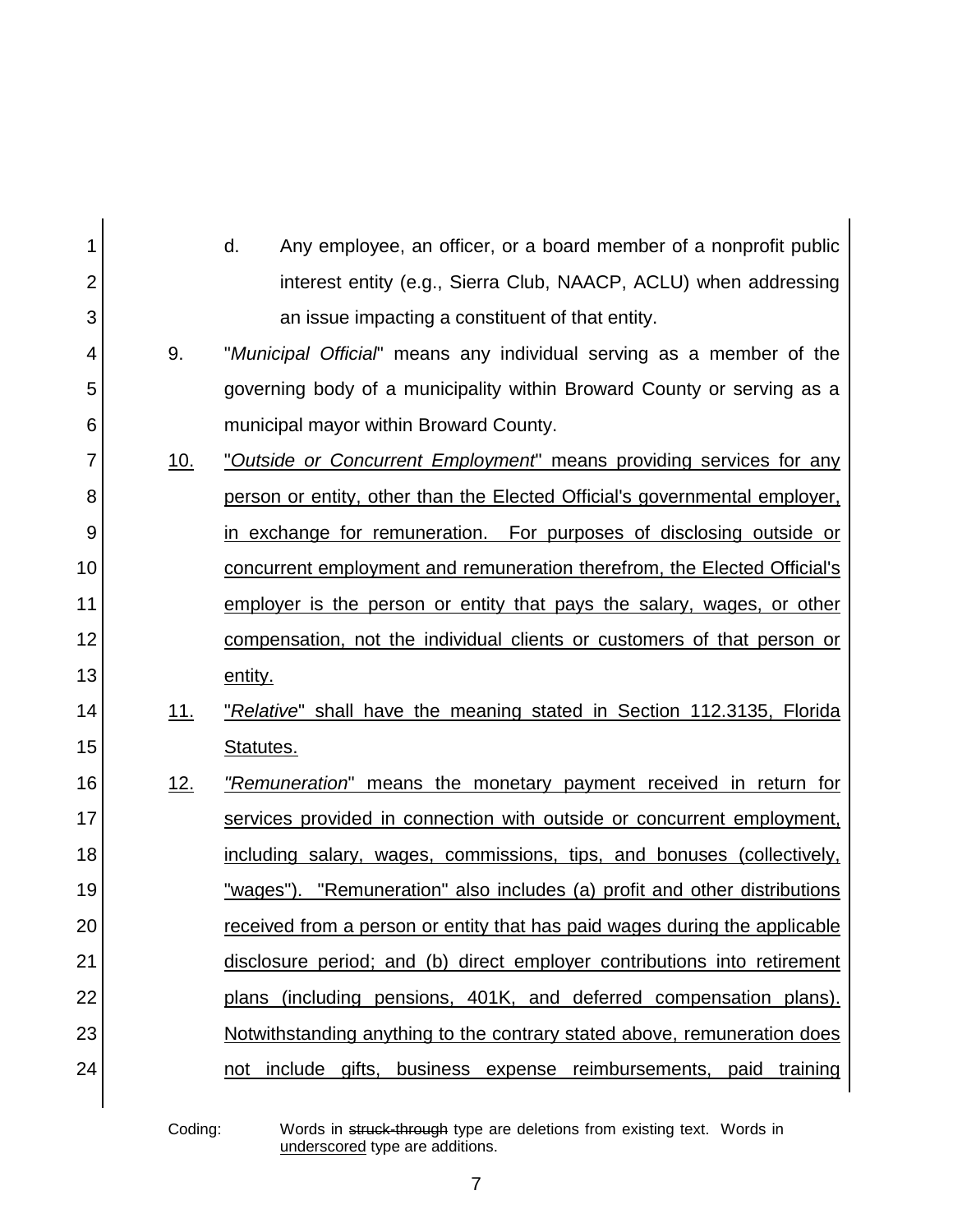(including travel incident thereto), direct employer contributions toward insurance and other employee benefits (other than retirement plan contributions), and return of capital or payment of interest related to a return of one's capital contribution.

5 6 7 8 9 10 11 12 13 14 10. 13. "*Vendor*" means an actual or potential supplier of person or entity that is currently supplying any goods or services to the applicable local governmental entity, that has supplied any goods or services to the applicable local governmental entity within the current or prior two (2) calendar years, or that has, by submitting a response to a currently-open competitive solicitation, expressed an interest in supplying any goods or services to the applicable governmental entity. Commencing January 1, 2017, "Vendor" shall also include a person or entity that submitted a response to a competitive solicitation during the current or prior two (2) calendar years.

15 16 17 18 19 All operative words or terms used in this Elected Official Code of Ethics but not defined herein shall be as defined, in order of priority in the event of inconsistency, by Part III of Florida Statutes Chapter 112, Florida Statutes, the Broward County Code of Ordinances, and the Broward County Administrative Code. The term "relative" shall be as defined in Florida Statutes section 112.3135.

20 21 22 23 24 (c) Standards of Conduct. In addition to the provisions of Florida Statutes Chapter 112, Part III, Florida Statutes, Code of Ethics for Public Officers and Employees; Florida Statutes Chapters 838 and 839, Florida Statutes; Title 18, Chapter 63 of the United States Code; and Chapter 26, Article V of the Broward County

1

2

3

4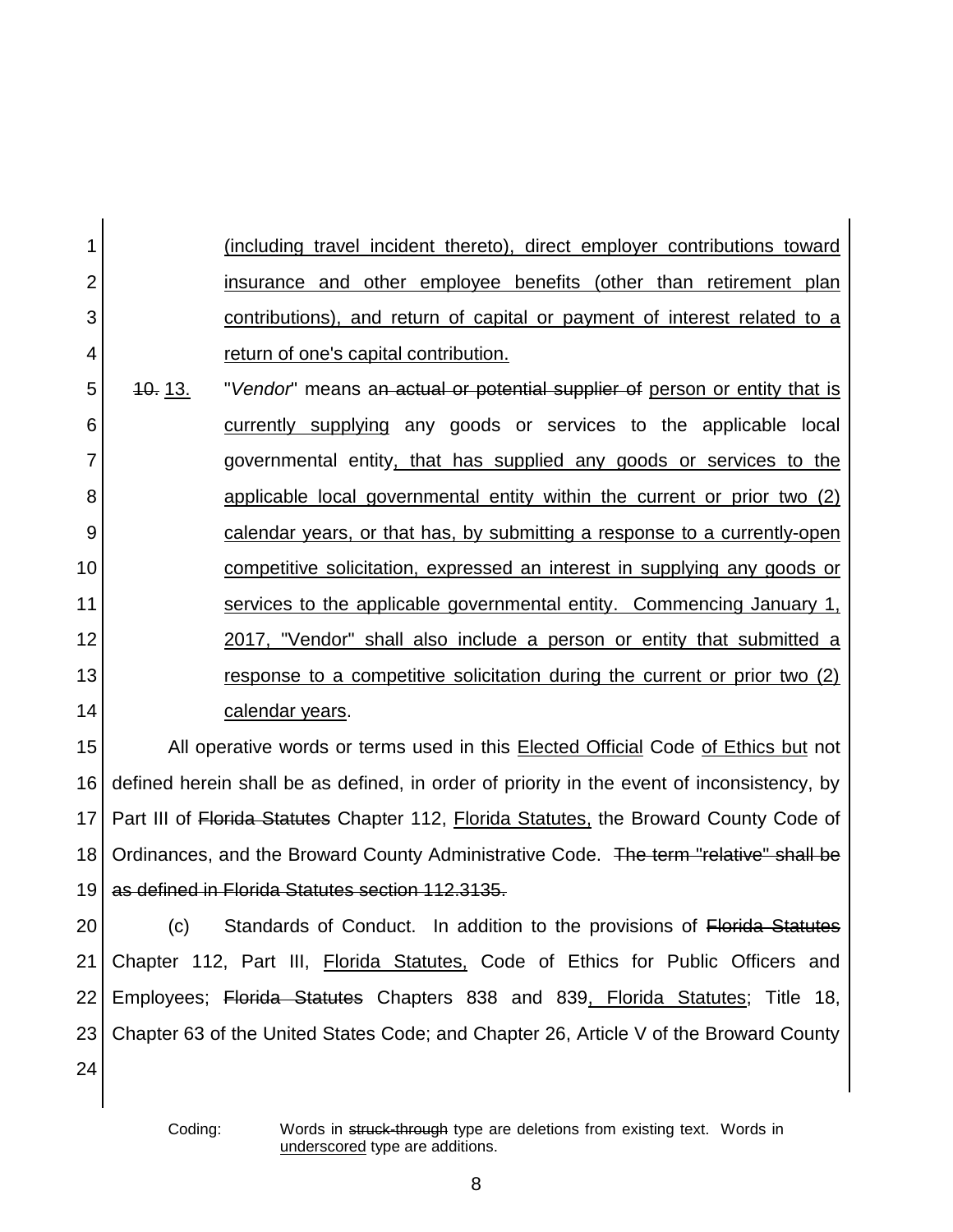1 2 Code of Ordinances, sec. 26-67 et seq., the following Standards of Conduct shall apply to each Elected Official.

(1) Acceptance of Gifts.

- 8 9 10 11 12 13 14 15 16 17 18 a. No Elected Official<del>s, their spouses</del> or relative, registered domestic partners, their other relatives, and their County or municipal or governmental office staff of any Elected Official, shall not accept any gifts, directly or indirectly, regardless of value with a value in excess of \$5.00, from lobbyists registered with the governmental entity on whose behalf they (or their spouse, registered domestic partner, or relative) serve, or from any principal or employer of any such registered lobbyist, or from vendors or contractors of such governmental entity. In order to effectuate this provision, no lobbyist shall engage in any lobbying activity prior to registering as a lobbyist with the applicable governmental entity. For purposes of this paragraph, neither Broward County, any municipality within Broward County, or any other governmental entity shall be considered a registered lobbyist, a principal or employer of a registered lobbyist, or a vendor or contractor of any governmental entity within Broward County.
- 19 20 21 22 23 24 b. Elected Officials may accept gifts from other sources given to them in their official capacity, where not otherwise inconsistent with the provisions of Florida Statutes Chapter 112, Part III, Florida Statutes, up to a maximum value of \$50.00 per occurrence. Gifts given to an Elected Official in his or her official capacity up to \$50.00 in value are deemed to be *de minimis*. A governmental entity giving a gift to its own Elected Official shall not be

Coding: Words in struck-through type are deletions from existing text. Words in underscored type are additions.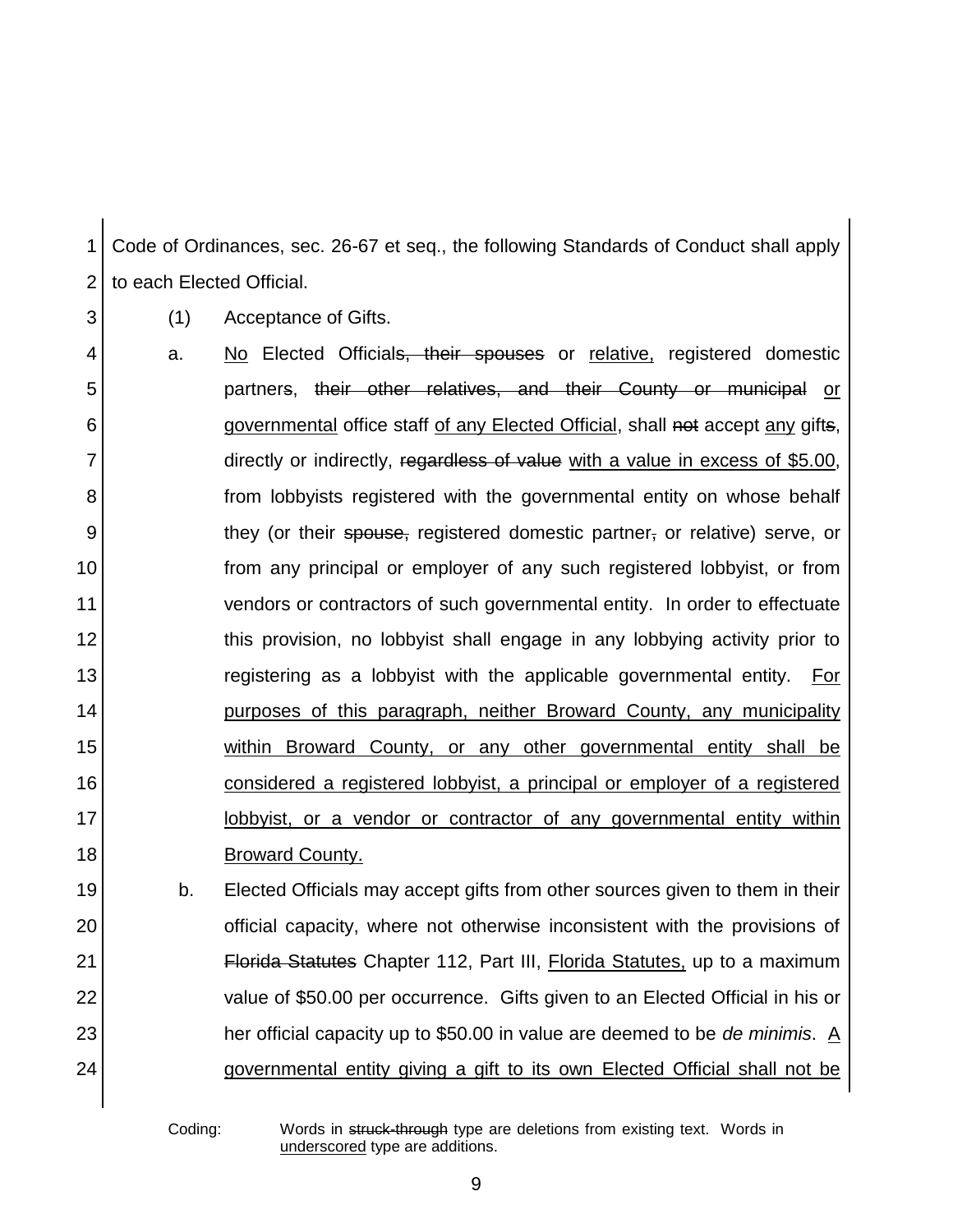| 1  |           |             | considered a gift from an "other source" for purposes of the \$50.00             |
|----|-----------|-------------|----------------------------------------------------------------------------------|
| 2  |           | limitation. |                                                                                  |
| 3  | C.        |             | The \$50.00 limitation does not apply to gifts given to Elected Officials in     |
| 4  |           |             | their personal (non-official nonofficial) capacity. Such gifts are still subject |
| 5  |           |             | to the reporting requirements of Florida Statutes sSection 112.3148,             |
| 6  |           |             | <b>Florida Statutes.</b>                                                         |
| 7  | <u>d.</u> |             | When not otherwise permitted by this part (c)(1), "Acceptance of Gifts,"         |
| 8  |           |             | the following items may be accepted to the full extent permissible under         |
| 9  |           | state law:  |                                                                                  |
| 10 |           | 1.          | <u>Items customarily given to express condolences or sympathy, such</u>          |
| 11 |           |             | as flowers, food items, or cards, given to an Elected Official in                |
| 12 |           |             | connection with the death or significant injury or illness of the                |
| 13 |           |             | <b>Elected Official or an immediate family member of the Elected</b>             |
| 14 |           |             | Official;                                                                        |
| 15 |           | 2.          | Training, including the payment or reimbursement of expenses                     |
| 16 |           |             | incurred in connection therewith, provided the training relates to the           |
| 17 |           |             | <b>Elected Official's public service.</b> The receipt of such training is        |
| 18 |           |             | deemed to directly benefit the public on whose behalf the Elected                |
| 19 |           |             | Official serves;                                                                 |
| 20 |           | <u>3.</u>   | Nonalcoholic beverages; and                                                      |
| 21 |           | <u>4.</u>   | Admission tickets to charitable events available to the public,                  |
| 22 |           |             | provided that any Elected Official or governmental office staff of the           |
| 23 |           |             | Elected Official who receives such tickets shall:                                |
| 24 |           |             |                                                                                  |
|    |           |             |                                                                                  |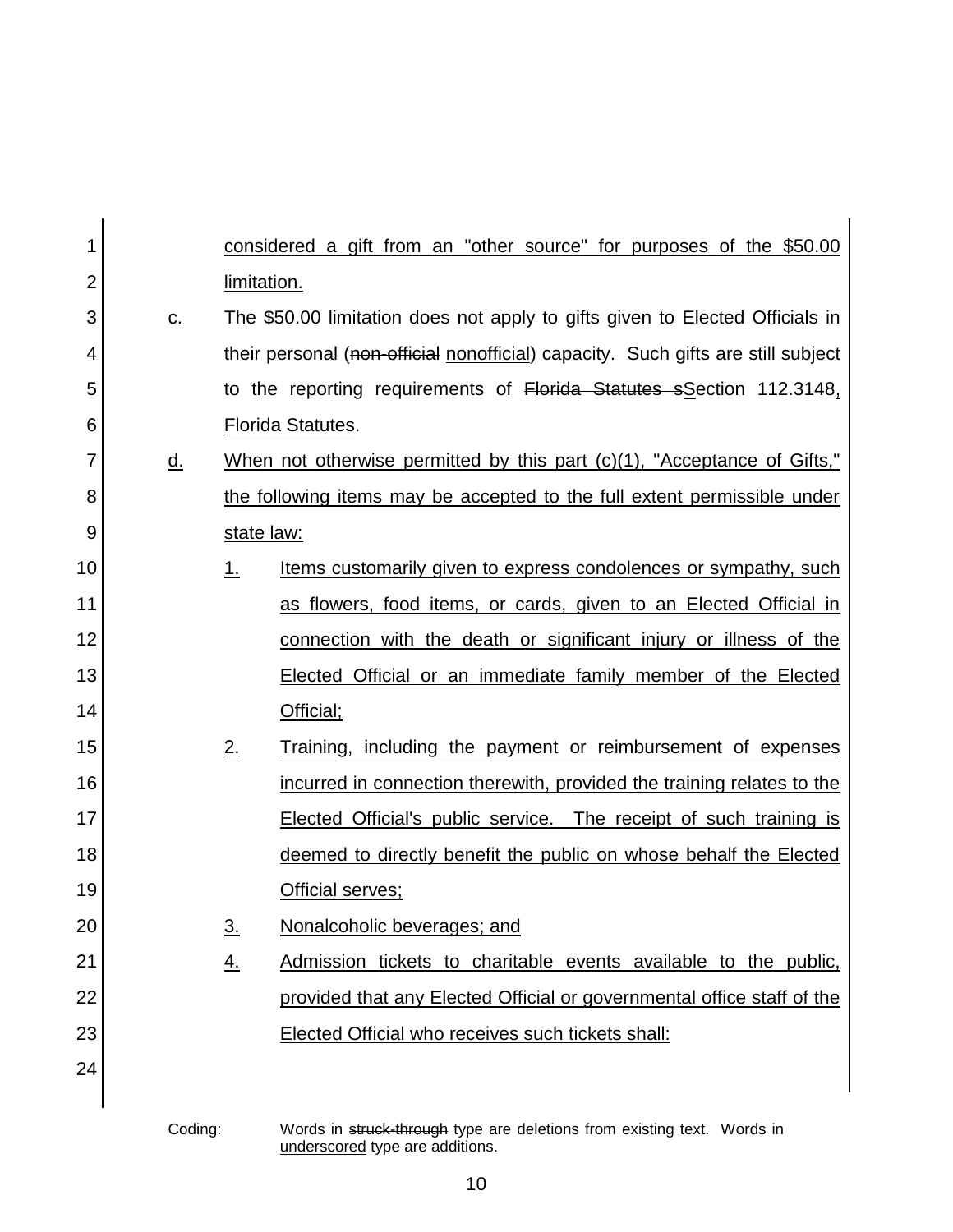| 1              |     |    | <u>a.</u> | Within fifteen (15) days after receiving such tickets, files for        |
|----------------|-----|----|-----------|-------------------------------------------------------------------------|
| $\overline{2}$ |     |    |           | public inspection a disclosure form stating the name of the             |
| 3              |     |    |           | donor, the value of the tickets received, and the date and              |
| 4              |     |    |           | location of the event; and                                              |
| 5              |     |    | <u>b.</u> | Within thirty (30) days after the event, reimburses the donor           |
| 6              |     |    |           | for the value of the food and beverages consumed by the                 |
| 7              |     |    |           | person(s) using the tickets.                                            |
| 8              | (2) |    |           | Outside/Concurrent employment.                                          |
| 9              |     | a. |           | Elected Officials shall not be employed as a lobbyist or engage in      |
| 10             |     |    |           | lobbying activities before any member of the governing body of the      |
| 11             |     |    |           | County or any municipality within Broward County, before any            |
| 12             |     |    |           | municipal mayor, or before any member of any other local                |
| 13             |     |    |           | governmental entities within Broward County, including taxing           |
| 14             |     |    |           | authorities, quasi-judicial boards, appointed boards, and               |
| 15             |     |    |           | commissions lobby any covered individual.<br>This form of               |
| 16             |     |    |           | employment and activity Such lobbying is deemed to be in                |
| 17             |     |    |           | substantial conflict with the proper discharge of an Elected Official's |
| 18             |     |    |           | duties in the public interest.                                          |
| 19             |     | b. |           | Elected Officials may engage in other employment consistent with        |
| 20             |     |    |           | their public duties and where not otherwise inconsistent with the       |
| 21             |     |    |           | provisions of Florida Statutes Chapter 112, Part III, Florida           |
| 22             |     |    | Statutes. | All outside or concurrent employment by an Elected                      |
| 23             |     |    |           | Official, including employment pursuant to contract, as well as any     |
| 24             |     |    |           | remuneration received from that employment, must be disclosed on        |
|                |     |    |           |                                                                         |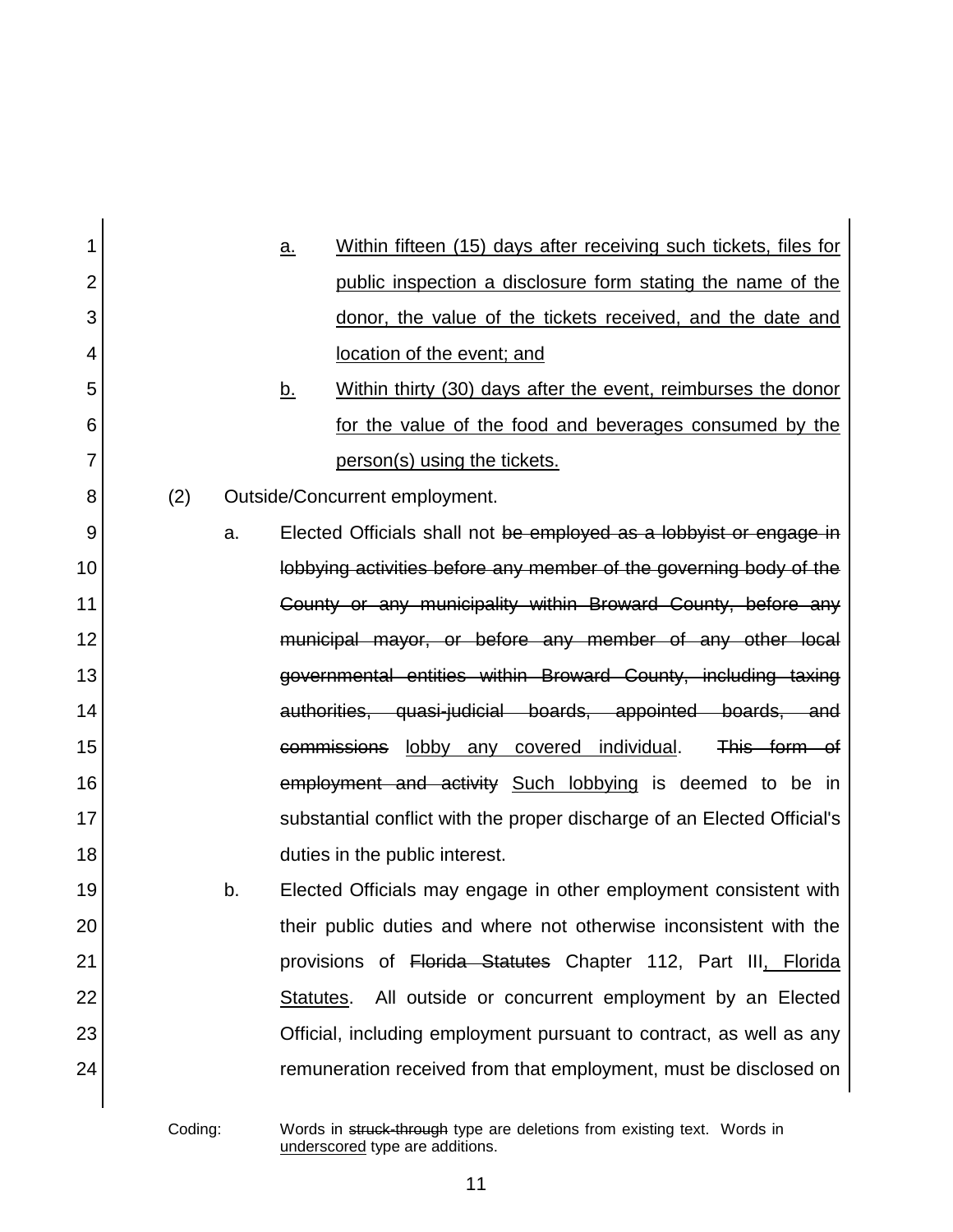| 1              | a form created by the Broward County Attorney's Office of the                 |
|----------------|-------------------------------------------------------------------------------|
| $\overline{2}$ | County Attorney, which form shall provide the option of disclosing            |
| 3              | an exact remuneration amount or one (1) of the following amount               |
| 4              | <u>ranges: Under \$1,000; \$1,001 - \$5,000; \$5,001 - \$10,000; \$10,001</u> |
| 5              | <u>- \$25,000; \$25,001 - \$50,000; \$50,000 - \$100,000; Over \$100,000.</u> |
| 6              | Remuneration in the form of direct employer contributions into                |
| 7              | may be disclosed in the reported<br>retirement plans<br>exact                 |
| 8              | remuneration amount or by checking the box on the applicable form             |
| 9              | The<br>indicating that such remuneration has been received.                   |
| 10             | disclosure of remuneration from outside or concurrent employment,             |
| 11             | if any, referenced in the preceding sentence shall be done quarterly          |
| 12             | by County Commissioners and annually by Municipal Officials. The              |
| 13             | required disclosure form must be filed for public inspection within           |
| 14             | thirty (30) days after the end of each calendar quarter for County            |
| 15             | Commissioners, and, for Municipal Officials, must be filed by July 1          |
| 16             | the year after the calendar year in which the outside or                      |
| 17             | concurrent employment occurred. To the extent complying with the              |
| 18             | disclosure requirement contained in this paragraph would violate              |
| 19             | any written agreement to which a Municipal Official is a party, the           |
| 20             | Municipal Official shall file, for public inspection, a statement, under      |
| 21             | eath, from the Municipal Official's employer or other person or entity        |
| 22             | paying such outside remuneration, specifying how such violation               |
| 23             | would result from the required disclosure. Upon filing such                   |
| 24             | statement, the Municipal Official shall not be required to comply             |
|                |                                                                               |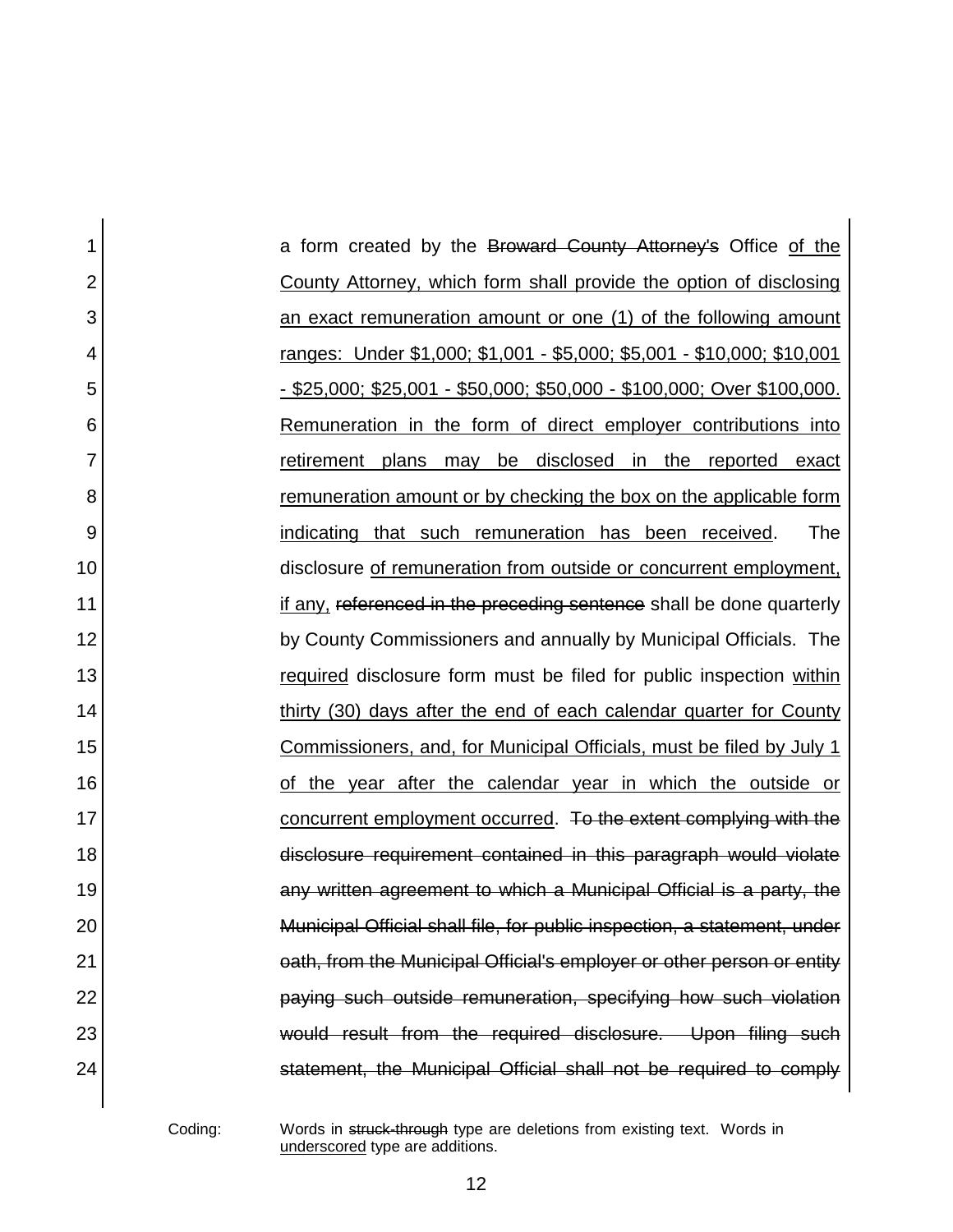1 2 3 4 5 6 7 8 9 10 11 12 13 14 15 16 17 18 19 20 21 22 23 24 with that portion of the disclosure requirement that would result in a violation of the written agreement for the balance of the Municipal Official's current term of office as of the effective date of this Ordinance (such disclosure requirement shall apply in full upon commencement of a new term of office after the effective date hereof, even if such new term results from the re-election of a currently-serving Municipal Official). c. A spouse or registered domestic partner, No immediate family members, and or County or municipal office staff of an Elected Official shall not lobby any member of the governing body of the County or any municipality within Broward County, or before any municipal mayor, or before members of other local governmental entities within Broward County, including taxing authorities, quasijudicial boards, appointed boards and commissions, covered individual or, otherwise except as permitted in the sentence immediately below, conduct business as a vendor or contractor with the local governmental entity served by the Elected Official. An immediate family member of an Elected Official may conduct business as a vendor or contractor with the local governmental entity served by the Elected Official where such activity is permissible under state law, provided that the Elected Official attests in writing, on a form filed for public inspection within fifteen (15) days after such attestation, that such immediate family member and the Elected Official do not share a primary residence,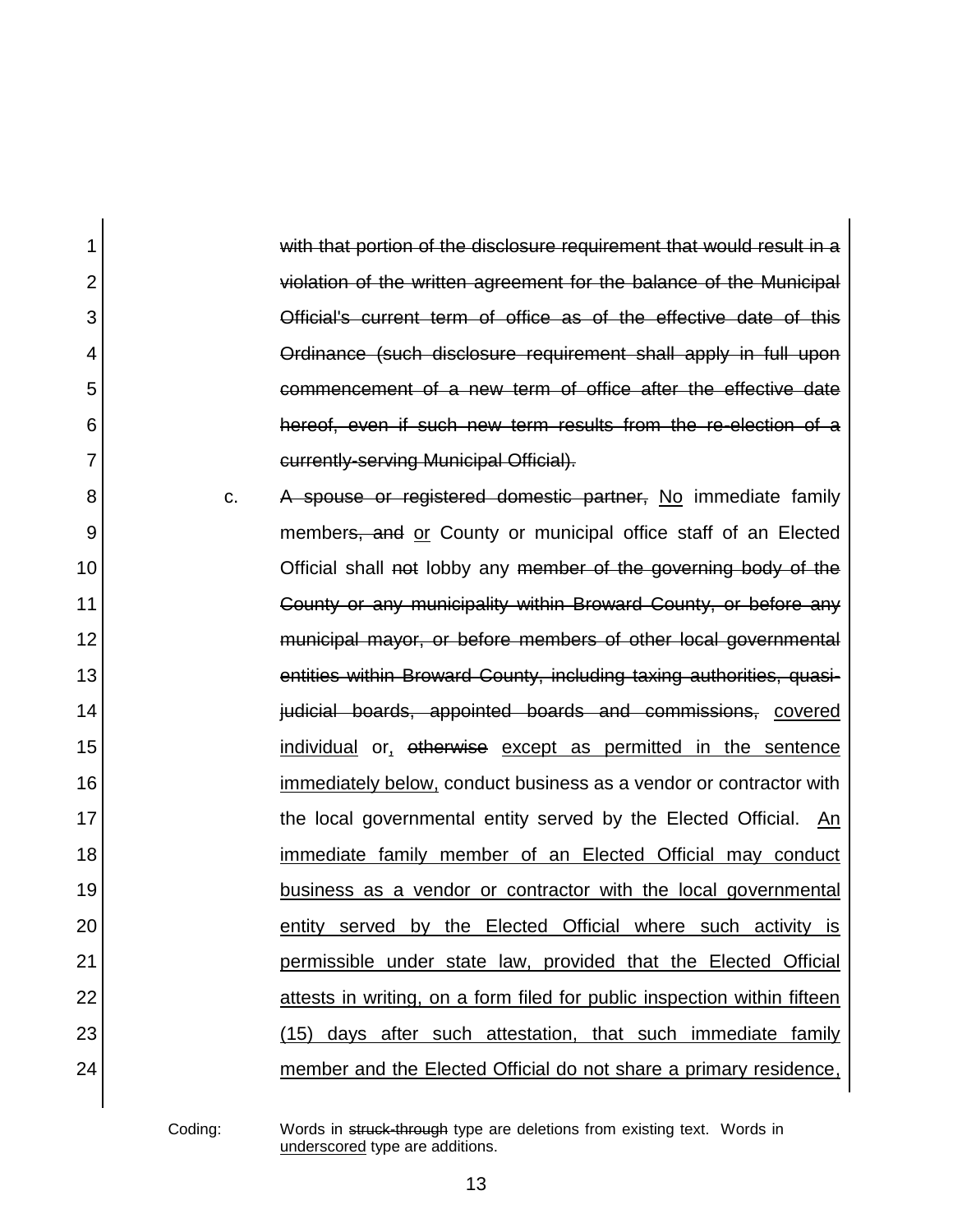| 1              |     |            | the immediate family member is not listed as a dependent on the              |
|----------------|-----|------------|------------------------------------------------------------------------------|
| $\overline{2}$ |     |            | Elected Official's most recently filed federal tax return, and that the      |
| 3              |     |            | <b>Elected Official is not listed as a dependent on the immediate family</b> |
| 4              |     |            | member's most recently filed federal tax return. Any conduct of              |
| 5              |     |            | business as a vendor or contractor in violation of this paragraph            |
| 6              |     |            | shall be deemed to provide a prohibited financial benefit to the             |
| $\overline{7}$ |     |            | Elected Official.                                                            |
| 8              |     | d.         | The prohibitions on Municipal Officials, their spouses or registered         |
| 9              |     |            | domestic partners, and their immediate family members stated in              |
| 10             |     |            | paragraphs a. and c. above shall not apply for the balance of the            |
| 11             |     |            | Municipal Official's current term of office as of the effective date of      |
| 12             |     |            | this Ordinance. The prohibitions shall apply for any new term of             |
| 13             |     |            | office that begins after the effective date hereof, even if such new         |
| 14             |     |            | term results from a re-election of a currently-serving Municipal             |
| 15             |     |            | Official.                                                                    |
| 16             | (3) | Lobbyists. |                                                                              |
| 17             |     | a.         | Elected Officials should avoid even the appearance of impropriety            |
| 18             |     |            | in their interaction and dealings with lobbyists registered under their      |
| 19             |     |            | local governmental entity's lobbyist registration system and with the        |
| 20             |     |            | principals or employers of such lobbyists.                                   |
| 21             |     | b.         | The changes to this section (c)(3) shall take effect April 1, 2016. To       |
| 22             |     |            | promote full and complete transparency, lobbyists and their                  |
| 23             |     |            | principals or employers who intend to meet or otherwise                      |
| 24             |     |            | communicate with lobby an Elected Official for the purpose of                |
|                |     |            |                                                                              |

Coding: Words in struck-through type are deletions from existing text. Words in underscored type are additions.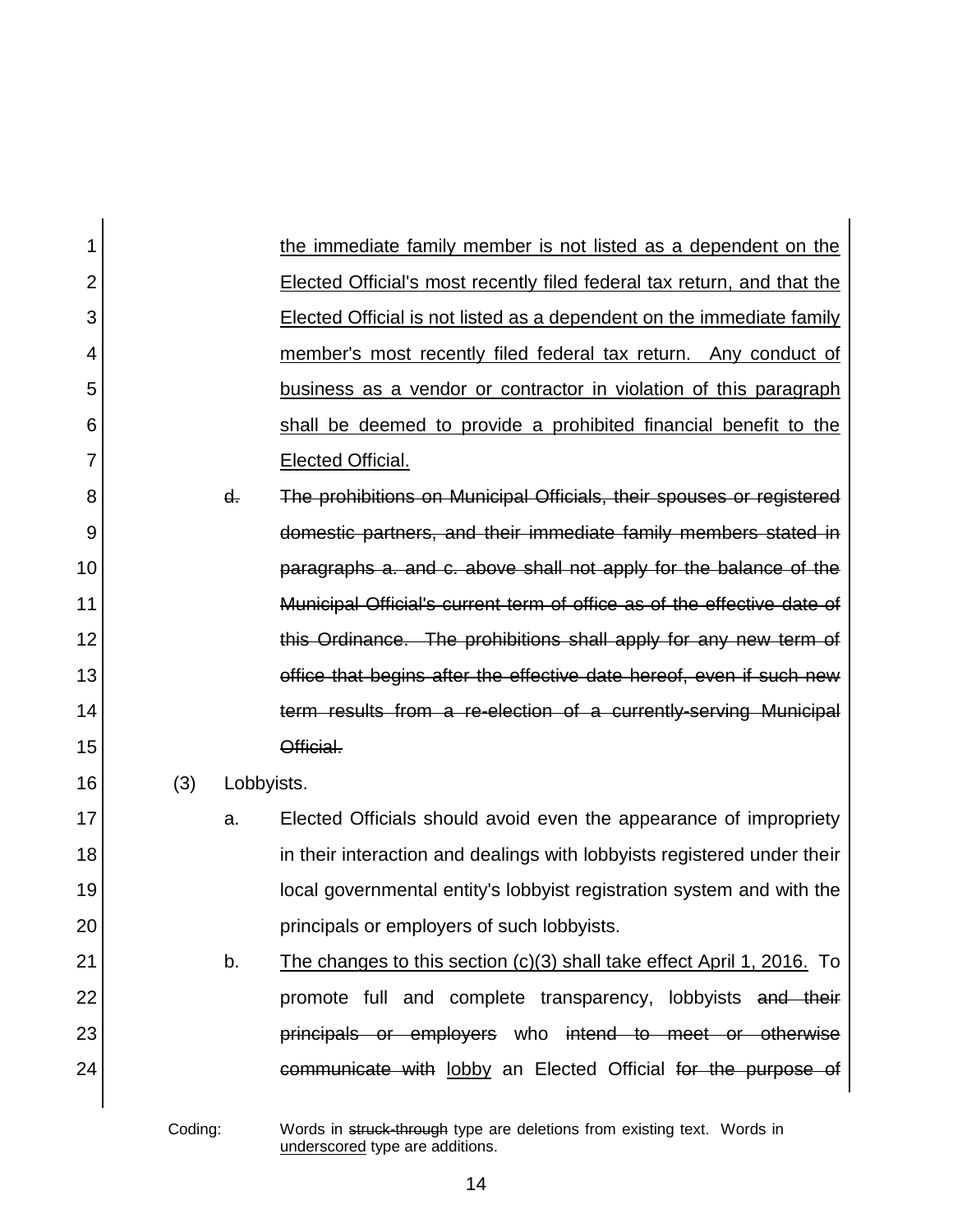| 1              |                | engaging in lobbying activities, either at the Elected Official's offices |
|----------------|----------------|---------------------------------------------------------------------------|
| $\overline{2}$ |                | or elsewhere on the local government's premises, must,                    |
| 3              |                | contemporaneously with the lobbying activity or as soon thereafter        |
| 4              |                | as is practicable (but in any event within three (3) business days        |
| 5              |                | after the lobbying activity occurs), legibly complete a contact log       |
| 6              |                | listing each Elected Official with whom the lobbyist, principal, or       |
| 7              |                | employer meets or intends on meeting or communicating. which              |
| 8              |                | contains the following information:                                       |
| 9              | 1.             | The information stated on the contact log shall include the               |
| 10             |                | lobbyist's name;                                                          |
| 11             | 2.             | tThe name of the entity by which the lobby is employed;                   |
| 12             | 3 <sub>1</sub> | $t$ The name of the person or entity for whom or which he or              |
| 13             |                | she the lobbyist is lobbying;                                             |
| 14             | <u>4.</u>      | tThe name of each Elected Official with whom he or she is                 |
| 15             |                | meeting or communicating lobbied by the lobbyist;                         |
| 16             | <u>5.</u>      | The name of each person attending or participating in any                 |
| 17             |                | portion of the meeting or communication during which the                  |
| 18             |                | lobbying activity occurred;                                               |
| 19             | <u>6.</u>      | tThe date and time of each such the meeting or other                      |
| 20             |                | communication during which the lobbying activity occurred;                |
| 21             | <u>7.</u>      | The location of the meeting and mode of communication, as                 |
| 22             |                | applicable (e.g., in person, by telephone, by email                       |
| 23             |                | exchange); and                                                            |
| 24             |                |                                                                           |
|                |                |                                                                           |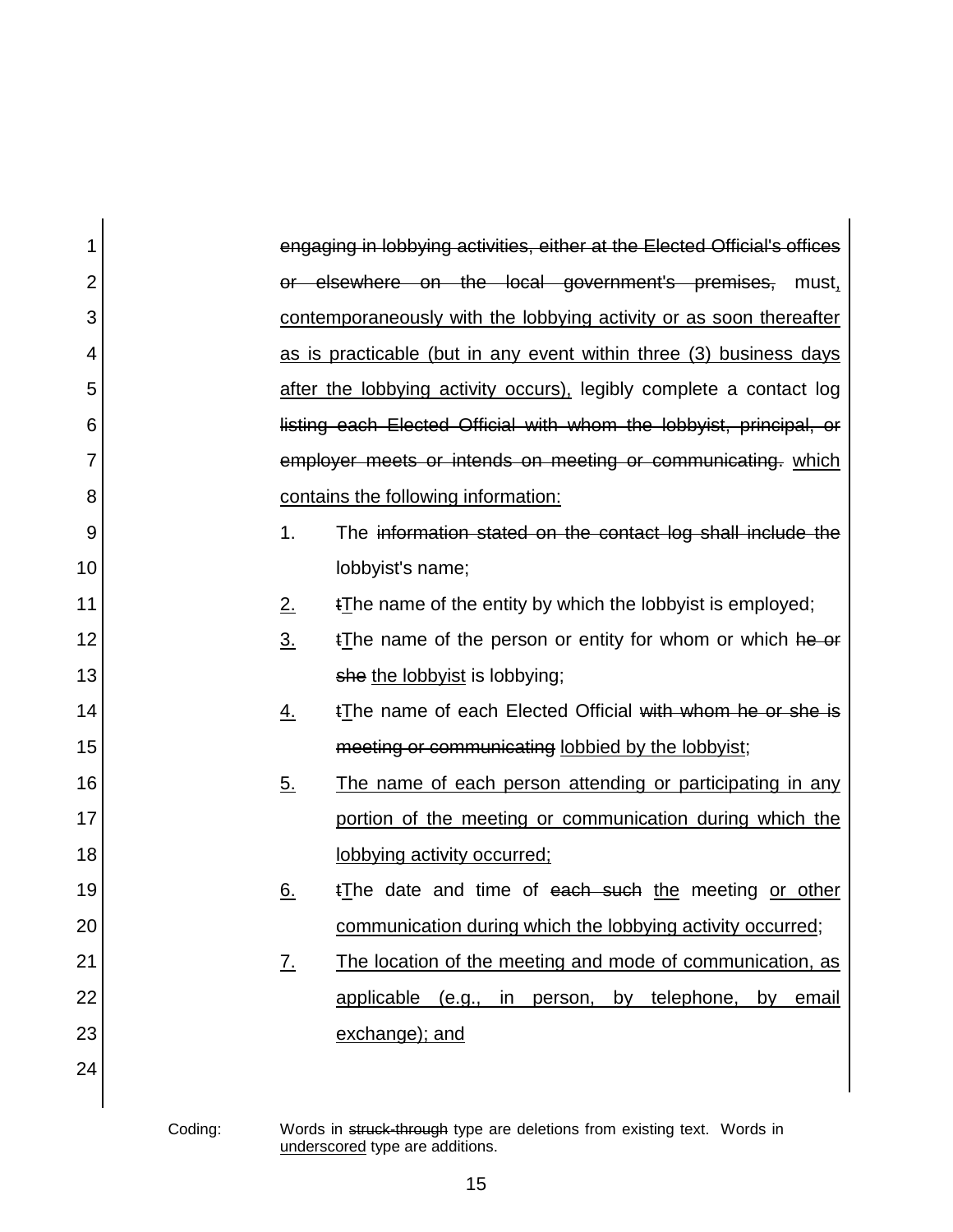| 1              |    | 8.         | and tThe specific purpose and subject matter of each                 |
|----------------|----|------------|----------------------------------------------------------------------|
| $\overline{2}$ |    |            | discussed in such meeting or communication.                          |
| 3              |    | 2.         | The contact log shall be completed contemporaneously with            |
| 4              |    |            | the meeting(s) and shall be filed for public inspection.             |
| 5              | C. |            | To further promote full and complete transparency, Elected Officials |
| 6              |    |            | must disclose any and all lobbying activity that knowingly occurs    |
| 7              |    |            | between themselves and individual lobbyists or their principals or   |
| 8              |    |            | employers outside of their governmental offices/premises. This       |
| 9              |    |            | shall include communicating by any form of telephonic or electronic  |
| 10             |    | media.     |                                                                      |
| 11             |    | $\ddagger$ | The disclosure shall include the lobbyist's name; the name of        |
| 12             |    |            | the entity by which the lobbyist is employed; the name of the        |
| 13             |    |            | person or entity for whom or which he or she is lobbying; the        |
| 14             |    |            | date, time, and location of the meeting; and the specific            |
| 15             |    |            | purpose and subject matter of the meeting.                           |
| 16             |    | 2.         | The disclosure shall be made within ten (10) business days           |
| 17             |    |            | of the lobbying activity, but must, in any event, be made prior      |
| 18             |    |            | to any vote on a matter that was the subject of the lobbying         |
| 19             |    |            | The obligation to complete the contact log<br>activity.              |
| 20             |    |            | referenced in paragraph (b) above applies regardless of the          |
| 21             |    |            | location of the lobbying activity and applies whether the            |
| 22             |    |            | activity occurs in person, by telephone, by electronic               |
| 23             |    |            | communication, by video conference, or in writing.                   |
| 24             |    |            |                                                                      |
|                |    |            |                                                                      |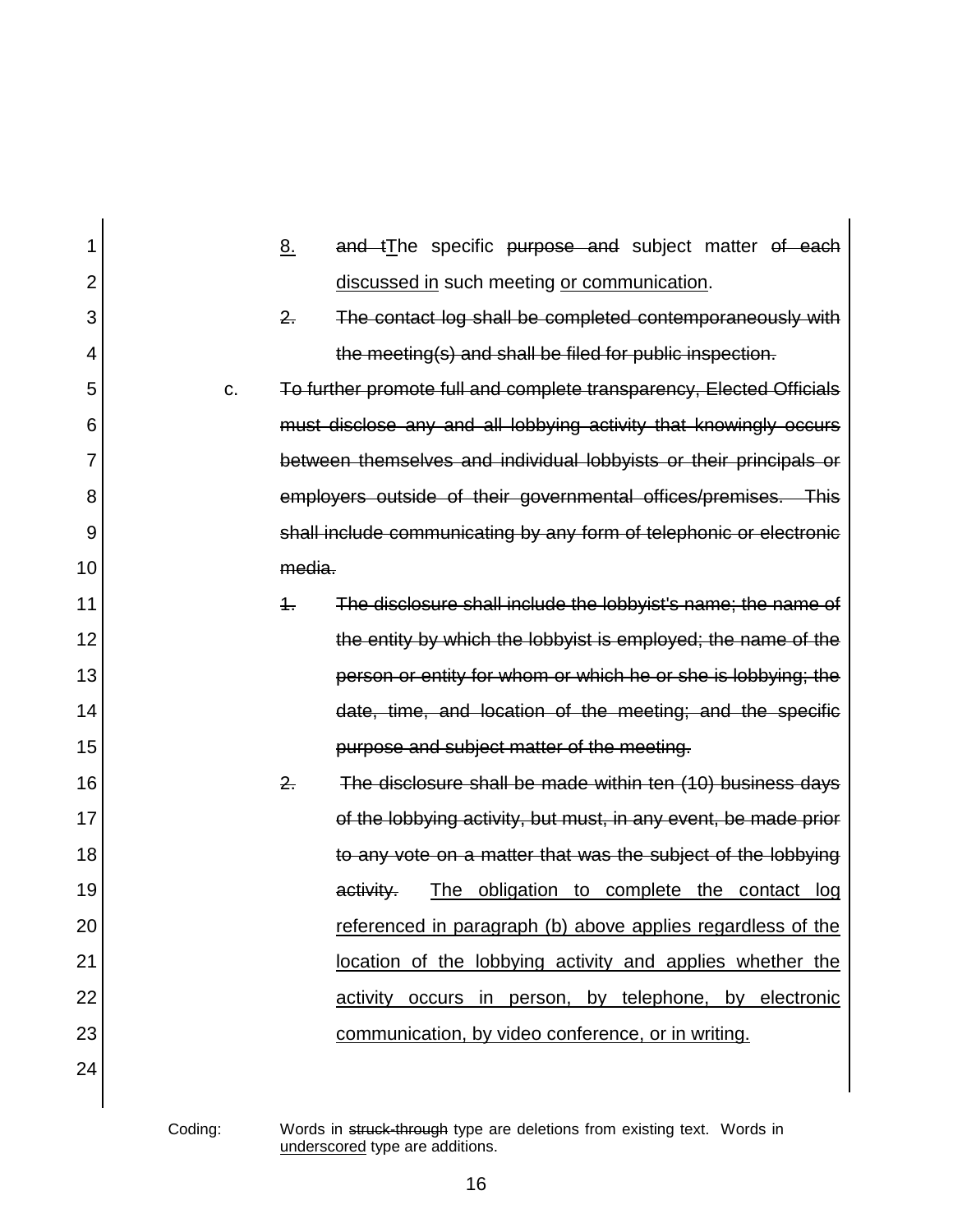| 1              | 3. d.     | The disclosure contact log referenced in paragraph (b) above shall           |
|----------------|-----------|------------------------------------------------------------------------------|
| $\overline{2}$ |           | be filed for public inspection.                                              |
| 3              | <u>e.</u> | By April 1, 2016, the County and each municipality covered by this           |
| 4              |           | code shall create and maintain an online contact log system                  |
| 5              |           | accessible by registered lobbyists. In lieu of creating and                  |
| 6              |           | maintaining its own online contact log system, any municipality may          |
| 7              |           | utilize any such system maintained by the Broward League of                  |
| 8              |           | Cities, provided such municipality provides a link to such system on         |
| 9              |           | the municipality's website. For any municipality that fails to create        |
| 10             |           | an online contact log system by April 1, 2016, or fails to maintain          |
| 11             |           | the system thereafter, and further fails to use, by April 1, 2016, any       |
| 12             |           | such system maintained by the Broward League of Cities, any                  |
| 13             |           | <u>lobbyist disclosure required by this section (c)(3) shall be required</u> |
| 14             |           | to be filed by the lobbied Elected Official.                                 |
| 15             | (4)       | <b>Honest Services.</b>                                                      |
| 16             | a.        | An Elected Official may not engage in a scheme or artifice to                |
| 17             |           | deprive another of the material intangible right of honest services or       |
| 18             |           | any activity in contravention of his or her duty to provide loyal            |
| 19             |           | governance for the residents<br>the<br>service<br>and<br>honest<br>0f        |
| 20             |           | governmental entity that he or she serves.                                   |
| 21             | b.        | This section shall be construed, to the extent possible, in                  |
| 22             |           | accordance with the standards and intent set forth under 18 U.S.C.           |
| 23             |           | s. 1346, as may be amended, and Florida Statutes Chapter 838.                |
| 24             |           | <b>Florida Statutes.</b>                                                     |
|                |           |                                                                              |

Coding: Words in struck-through type are deletions from existing text. Words in underscored type are additions.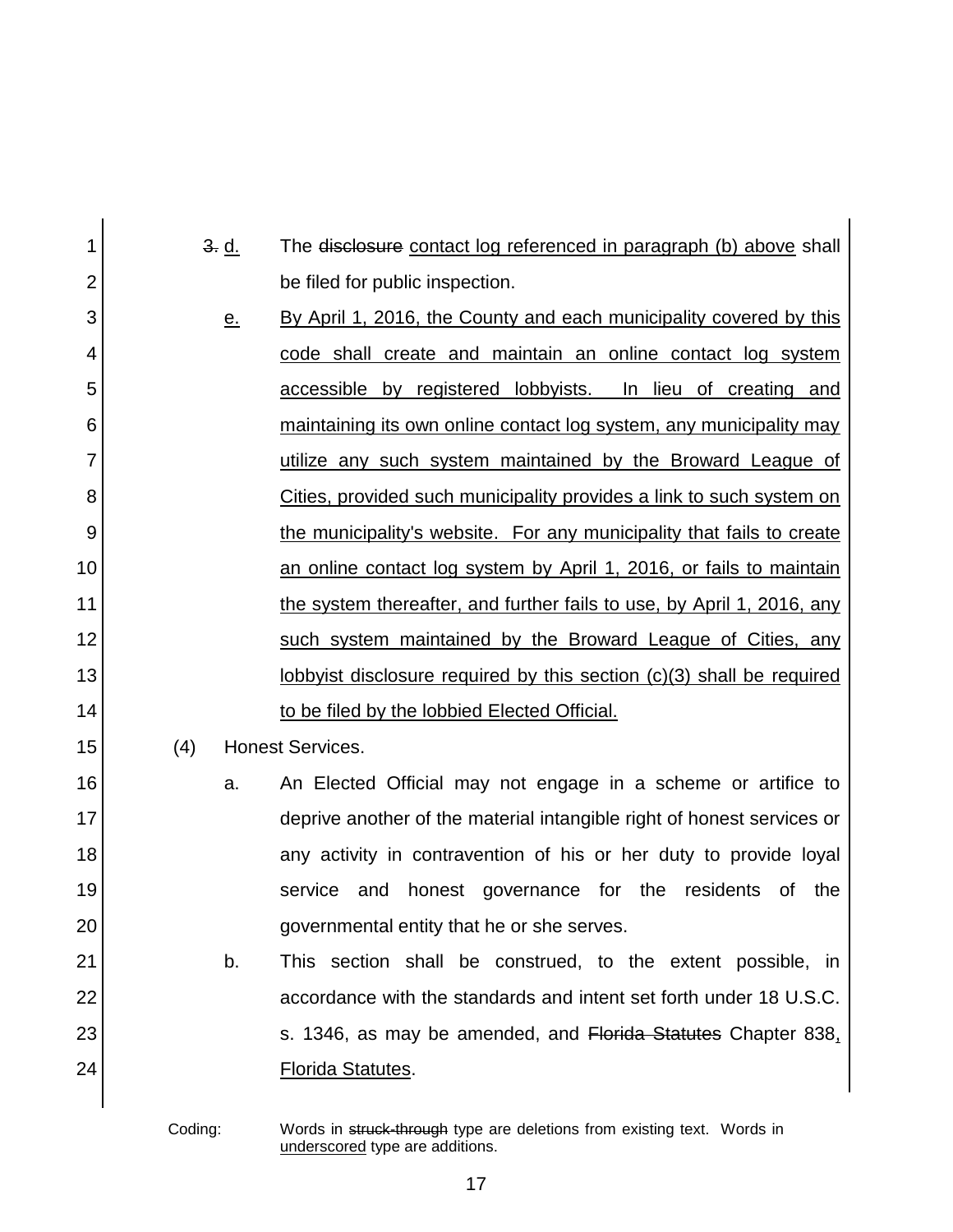| 1              | (5) |    |    | Solicitation and Receipt of Contributions.                        |
|----------------|-----|----|----|-------------------------------------------------------------------|
| $\overline{2}$ |     | a. |    | Charitable Contribution Fundraising.                              |
| 3              |     |    | 1. | The solicitation of funds by an Elected Official for a non-profit |
| 4              |     |    |    | nonprofit charitable organization, as defined under the           |
| 5              |     |    |    | Internal Revenue Code, is permissible so long as there is no      |
| 6              |     |    |    | quid pro quo or other special consideration, including any        |
| 7              |     |    |    | direct or indirect benefit between the parties to the             |
| 8              |     |    |    | solicitation.                                                     |
| 9              |     |    | 2. | To promote the full and complete transparency of any such         |
| 10             |     |    |    | solicitation, an Elected Official shall disclose, on a form       |
| 11             |     |    |    | created by the Broward County Attorney's Office of the            |
| 12             |     |    |    | County Attorney, the name of the charitable organization, the     |
| 13             |     |    |    | event for which the funds were solicited, and the name of         |
| 14             |     |    |    | any individual or entity that may have promoted the               |
| 15             |     |    |    | requested that the Elected Official engage in the charitable      |
| 16             |     |    |    | fundraising solicitation. The form shall be filed for public      |
| 17             |     |    |    | inspection within fifteen (15) days after the solicitation of     |
| 18             |     |    |    | funds by the Elected Official.                                    |
| 19             |     |    | 3. | An Elected Official may not use staff or other resources of       |
| 20             |     |    |    | his or her governmental entity in the solicitation of charitable  |
| 21             |     |    |    | contributions.                                                    |
| 22             |     |    | 4. | The requirements and prohibitions of this subpart shall not       |
| 23             |     |    |    | apply to actions of an Elected Official in connection with        |
| 24             |     |    |    |                                                                   |
|                |     |    |    |                                                                   |

Coding: Words in struck-through type are deletions from existing text. Words in underscored type are additions.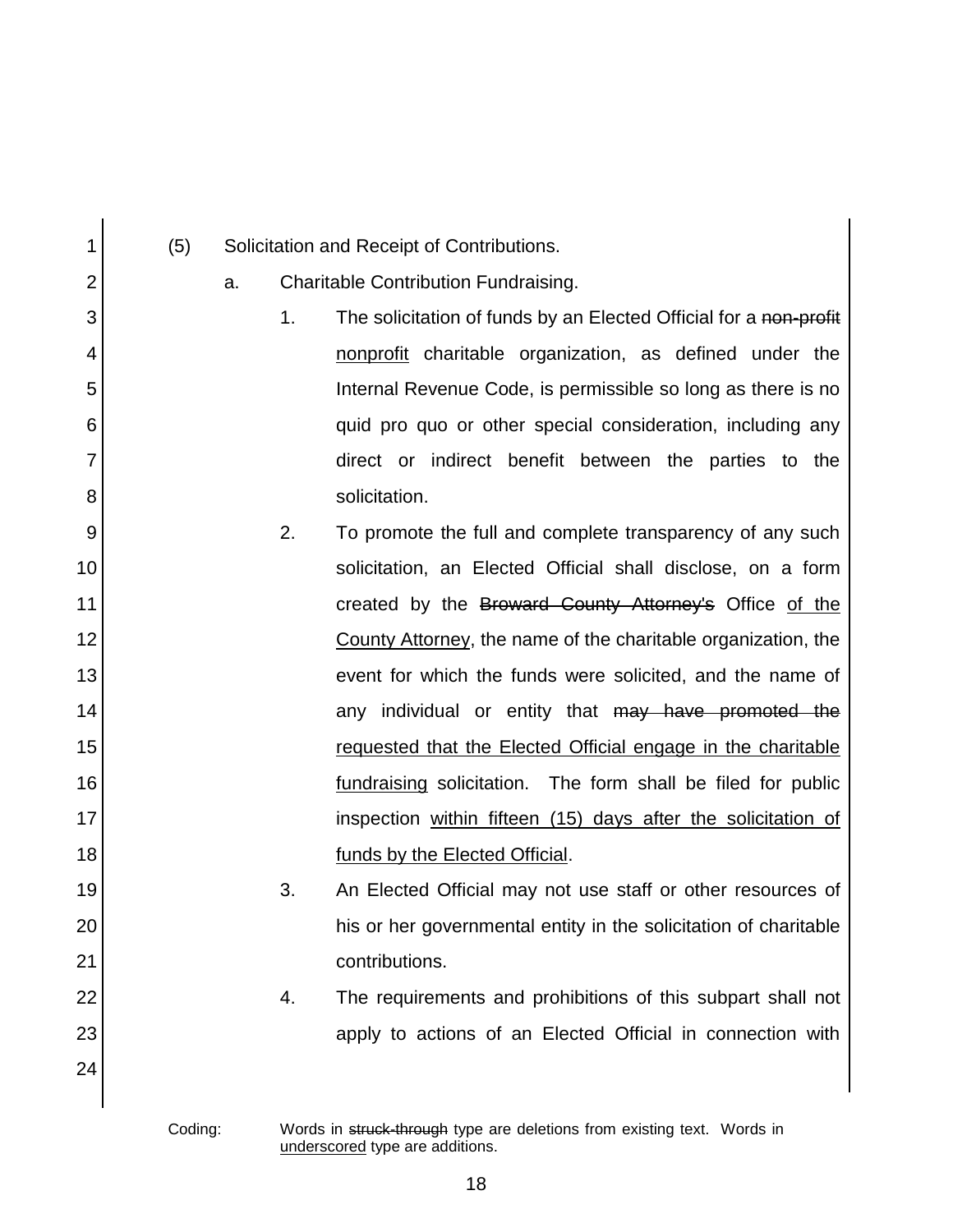charities or fundraising events sponsored formally approved by the official's governmental entity.

- 5. Salary received by a Municipal Official from a non-profit nonprofit charitable organization employing the Municipal Official shall not be considered a quid pro quo or other special consideration for purposes of paragraph 1 above. Additionally, the disclosure requirement contained in paragraph 2 above shall not apply to Municipal Officials who are employed by a non-profit nonprofit charitable organization when soliciting charitable contributions on behalf of that organization.
- b. Campaign Contribution Fundraising.
	- 1. It is the intent of this Ccode to promote the full and complete transparency of campaign contributions received by Elected Officials, consistent with the disclosure requirements provided by state statute.
- 2. Any campaign finance disclosure that an Elected Official must submit to the Supervisor of Elections, or to the appropriate municipal election official, in accordance with the provisions of Florida Statutes Chapter 106, Florida Statutes, shall, contemporaneously, be filed for public inspection. Where such disclosure forms are inputted into a separately maintained searchable-by-internet public database, the "filed for public inspection" requirement shall be deemed met by

1

2

3

4

5

6

7

8

9

10

11

12

13

14

15

16

17

18

19

20

21

22

23

24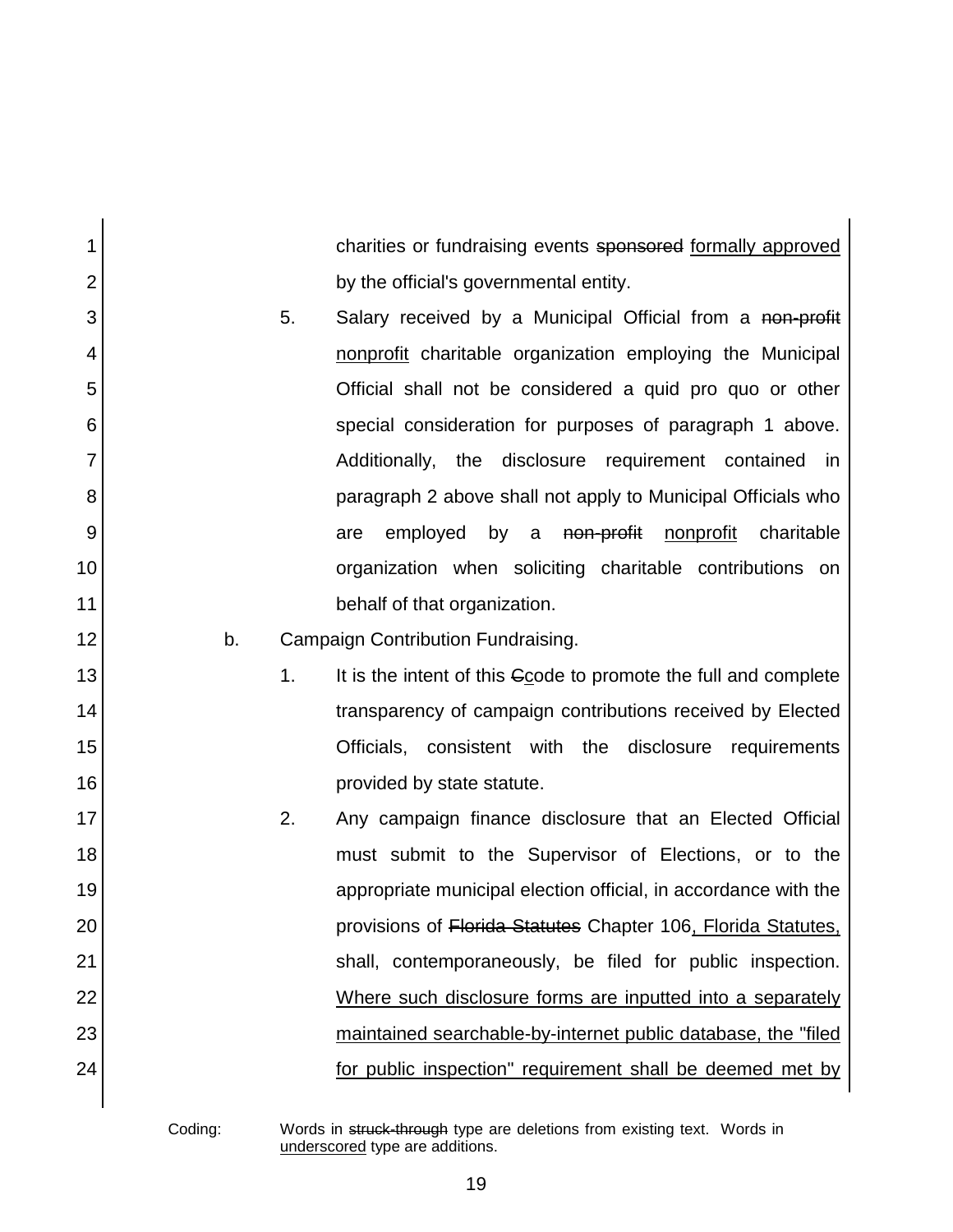| 1              |            | providing<br><u>link to that separate database</u><br>the<br>a<br>on |
|----------------|------------|----------------------------------------------------------------------|
| $\overline{2}$ |            | governmental website on which the other disclosure forms             |
| 3              |            | <u>filed by Elected Officials of that governmental entity may be</u> |
| 4              |            | accessed.                                                            |
| 5              | 3.         | Elected Officials who solicit campaign contributions for other       |
| 6              |            | candidates for public office shall disclose, on a form created       |
| $\overline{7}$ |            | by the Broward County Attorney's Office of the County                |
| 8              |            | Attorney, the name of the candidate for whom they are                |
| 9              |            | soliciting, the location and date of any associated event, and       |
| 10             |            | both the name and contribution amounts of any individual             |
| 11             |            | who provided contributions, directly or indirectly, to the           |
| 12             |            | Elected Officials for subsequent delivery to the candidate.          |
| 13             |            | The form shall be filed for public inspection within fifteen (15)    |
| 14             |            | days after the solicitation of funds by the Elected Officials.       |
| 15             | 4.         | An Elected Official may not use any staff or other resources         |
| 16             |            | of his or her governmental entity in the solicitation or receipt     |
| 17             |            | of campaign contributions.                                           |
| 18             | 5.         | Campaign or political contributions may not be made,                 |
| 19             |            | solicited, or accepted in any government-owned building.             |
| 20             | C.         | The Board of County Commissioners shall be prohibited from           |
| 21             |            | waiving the provisions of Section 18.63 of the Broward County        |
| 22             |            | Administrative Code as it pertains to the County's acceptance of     |
| 23             | donations. |                                                                      |
| 24             |            |                                                                      |
|                |            |                                                                      |

Coding: Words in struck-through type are deletions from existing text. Words in underscored type are additions.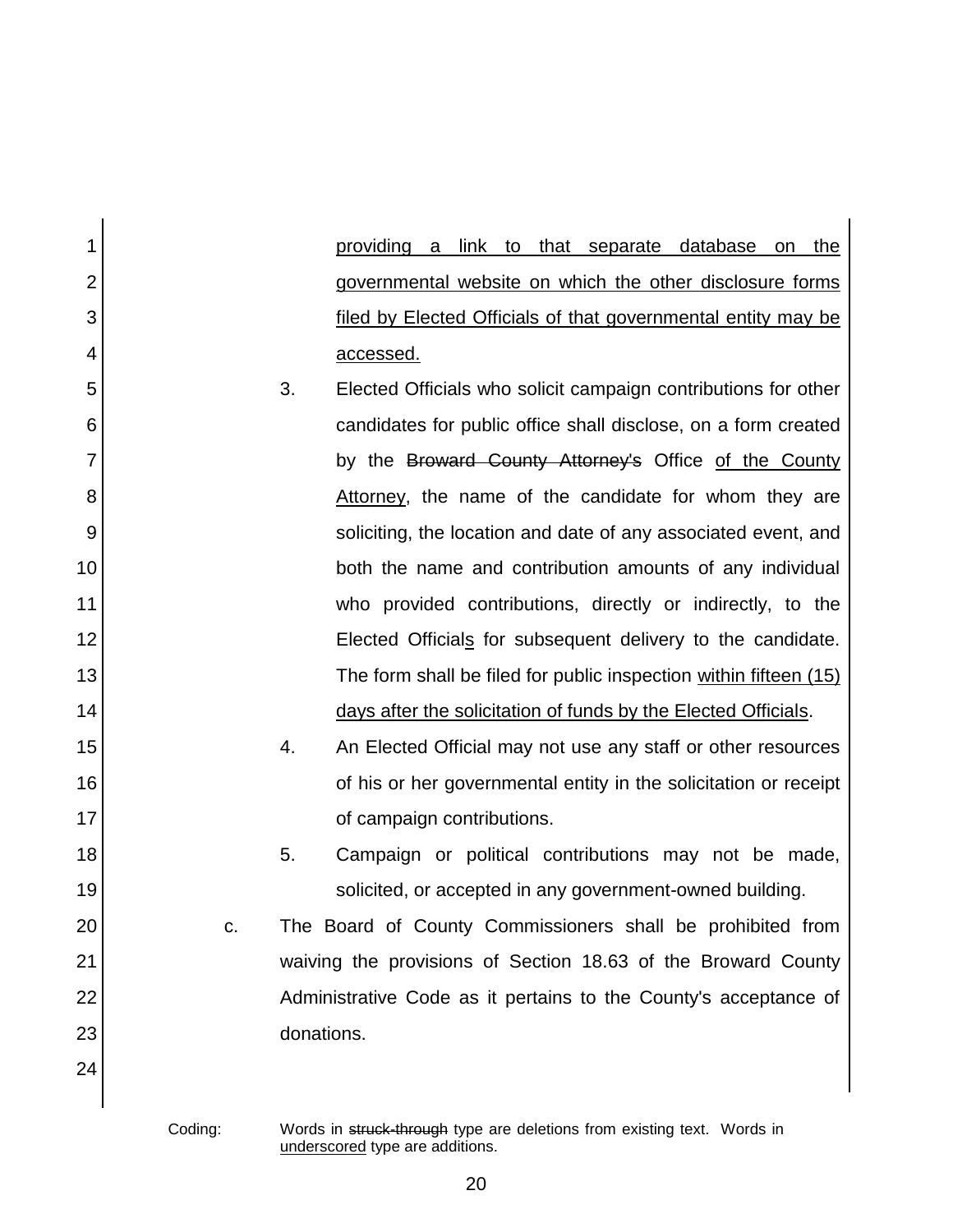(6) Procurement Selection Committees.

1

2

3

4

5

6

7

8

9

10

11

12

13

14

15

16

17

18

19

20

21

22

23

24

a. It shall be a conflict of interest for any Elected Official to serve as a voting member of a Selection/Evaluation Committee in connection with any prospective procurement by the Elected Official's governmental entity. Elected Officials shall not be included as members on any Selection/Evaluation Committee and shall not participate or interfere in any manner at Committee meetings or in the selection of Committee members, which members shall be appointed by the County Administrator or appropriate municipal staff, as relevant. Upon the completion of the selection process by the Committee, Elected Officials may inquire into any and all aspects of the selection process and express any concerns they may have to their Purchasing Director or, where applicable, other employee with responsibility to oversee the procurement process.

b. The prohibitions stated in the preceding paragraph shall not apply to strong mayors with a charter-prescribed strong mayor form of government or to Elected Officials who, under their charter, are required to participate in the procurement process in a manner that would be inconsistent with such prohibitions. The prohibitions stated in the preceding paragraph shall also not apply to the hiring (or contractual procurement, in lieu of hiring) of individuals who report directly to a local governing body. Additionally, the prohibitions stated in the preceding paragraph shall not be interpreted as prohibiting any Elected Official from attending any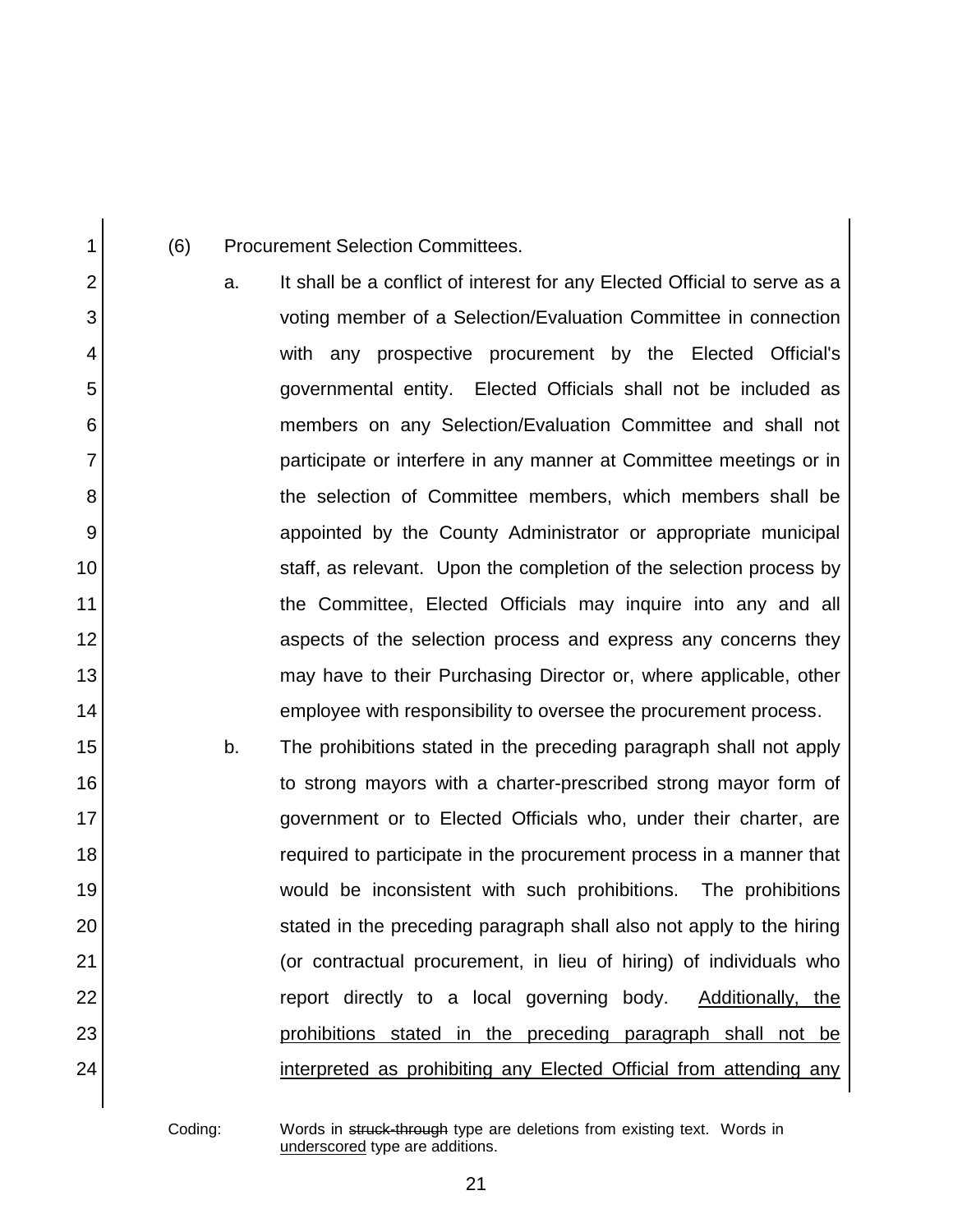| 1  |     | Selection/Evaluation Committee meeting provided the Elected              |
|----|-----|--------------------------------------------------------------------------|
| 2  |     | Official does not actively participate or otherwise interfere in the     |
| 3  |     | meeting.                                                                 |
| 4  | (7) | <b>Financial Disclosure.</b>                                             |
| 5  |     | Each County Commissioner, contemporaneously with the annual<br>a.        |
| 6  |     | filing of the Form 6 Disclosure of Financial Interest with the State of  |
| 7  |     | Florida Commission on Ethics, shall file such form for public            |
| 8  |     | inspection. Each Municipal Official, contemporaneously with the          |
| 9  |     | annual filing of the Form 1 Statement of Financial Interests with the    |
| 10 |     | State of Florida Commission on Ethics Broward County Supervisor          |
| 11 |     | of Elections, shall file such form for public inspection. Where such     |
| 12 |     | disclosure forms are inputted into a separately maintained               |
| 13 |     | searchable-by-internet public database, the "filed for public            |
| 14 |     | inspection" requirement shall be deemed met by providing a link to       |
| 15 |     | that separate database on the governmental website on which the          |
| 16 |     | other disclosure forms filed by Elected Officials<br>that<br>οf          |
| 17 |     | governmental entity may be accessed.                                     |
| 18 | (8) | <b>Advisory Opinions.</b>                                                |
| 19 |     | Any Elected Official may request an advisory opinion about how the<br>a. |
| 20 |     | Broward County Elected Official Code of Ethics applies to his or her     |
| 21 |     | own situation. Requests for opinions from County Commissioners           |
| 22 |     | shall be made to the Broward County Attorney or to the County            |
| 23 |     | Attorney's designee. Requests for opinions from Municipal Officials      |
| 24 |     | shall be made to the municipality's chief attorney or to that            |
|    |     |                                                                          |

Coding: Words in struck-through type are deletions from existing text. Words in underscored type are additions.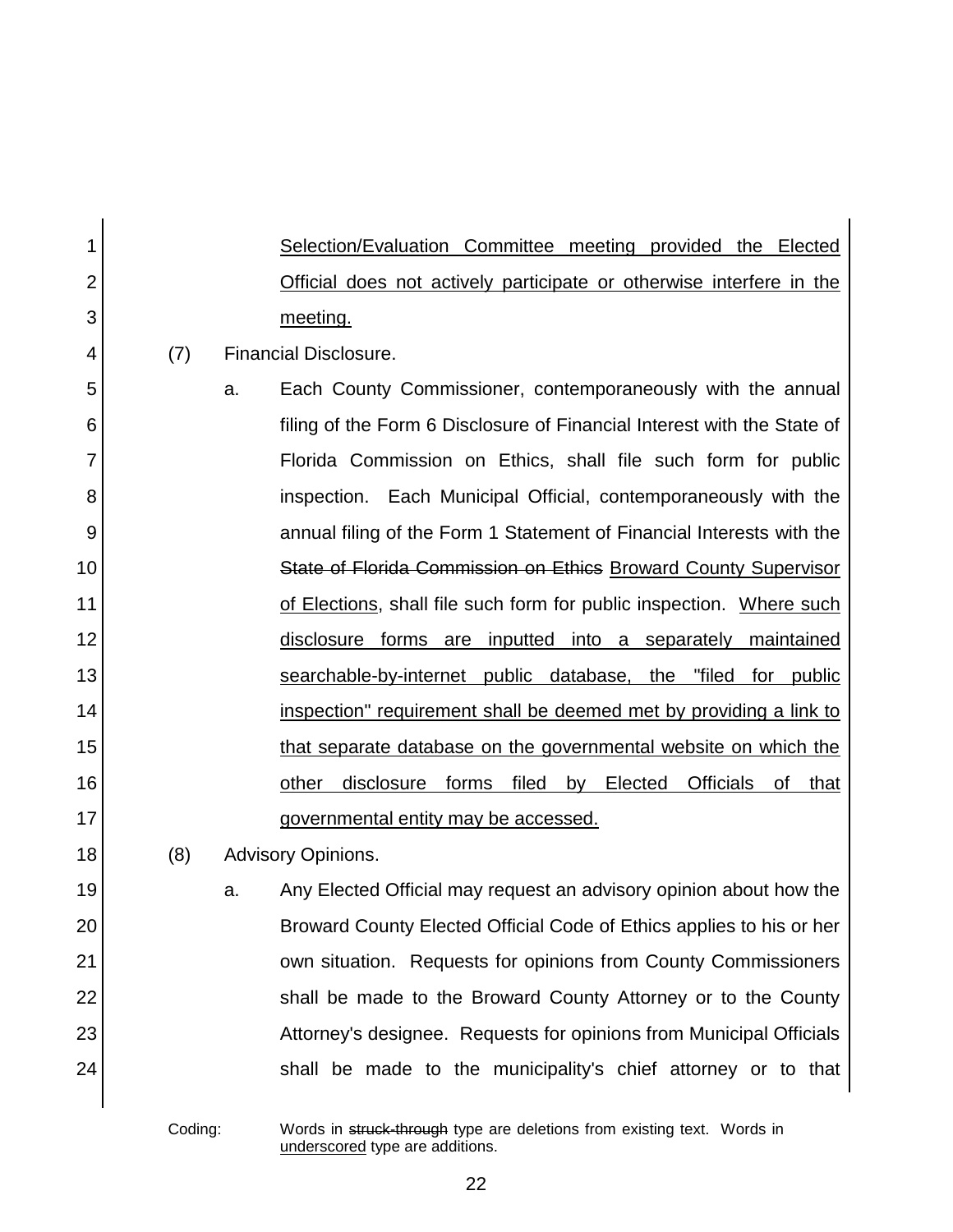attorney's designee. Requests for opinions shall be considered only if in writing and signed by the Elected Official or by his or her office staff. Requests for opinions shall state all material facts necessary for the advising attorney to understand the circumstances and render a complete and correct opinion, and such facts shall be recited in the issued opinion. If at any time after receipt of a request, the advising attorney believes that additional information is needed, the Elected Official requesting the opinion shall be notified and shall furnish such additional information promptly upon request from the advising attorney.

b. Until amended or revoked, an advisory opinion rendered pursuant to this section shall be binding on the conduct of the Elected Official covered by the opinion unless material facts were omitted or misstated in the request for the advisory opinion. If the Elected Official acts in accordance with a binding advisory opinion, the Elected Official's action may not be found to be in violation of the Broward County Elected Official Code of Ethics. However, any opinion rendered under this section shall not be binding as to whether the Elected Official's action complies with state or federal ethics requirements.

c. The Elected Official shall ensure that, within fifteen (15) days after he or she receives an advisory opinion, the opinion is sent in searchable "pdf" format to [ethicsadvisoryopinions@broward.org](mailto:ethicsadvisoryopinions@broward.org) for

1

2

3

4

5

6

7

8

9

10

11

12

13

14

15

16

17

18

19

20

21

22

23

24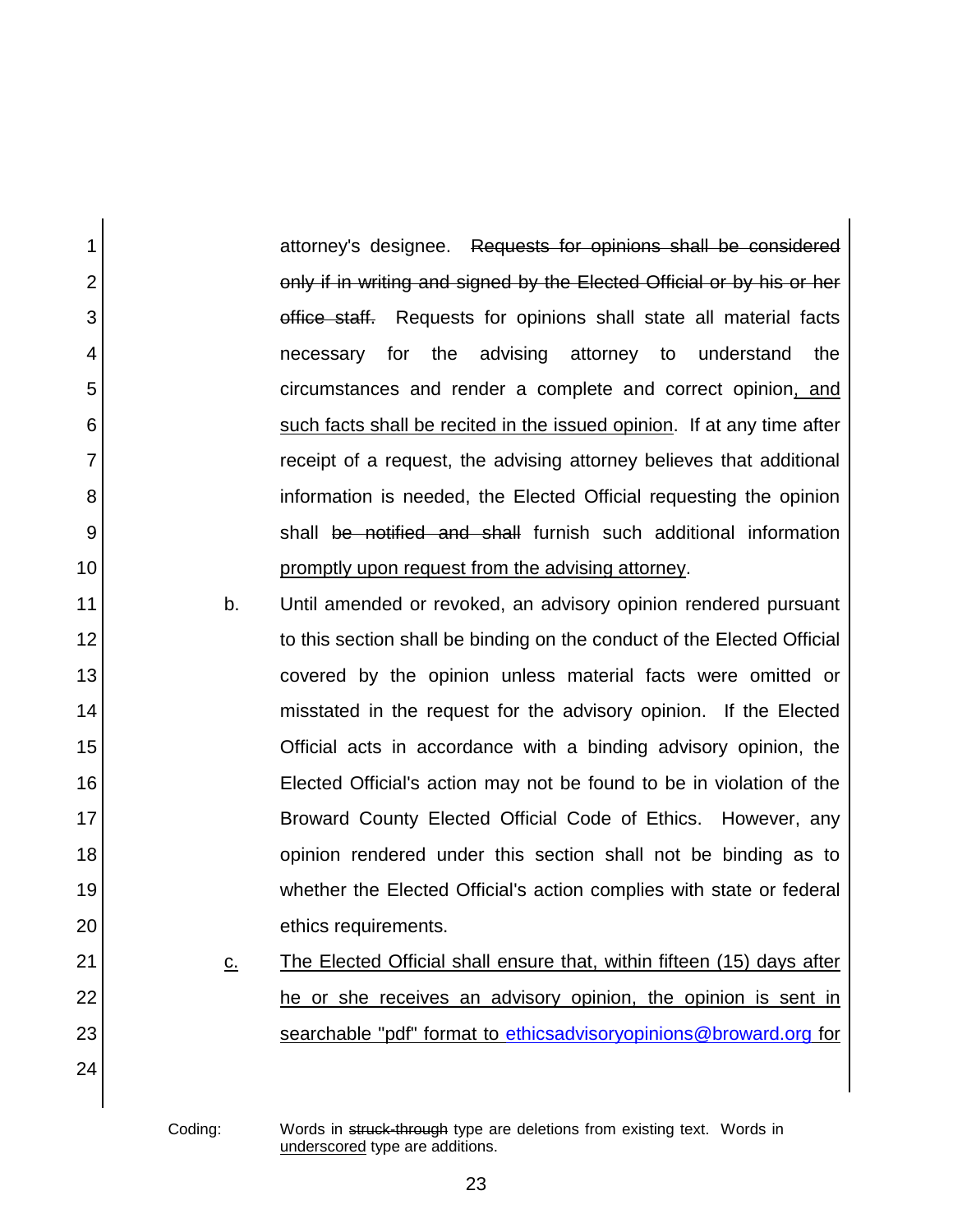| 1              |     | inclusion in the searchable database of advisory opinions to be                     |
|----------------|-----|-------------------------------------------------------------------------------------|
| $\overline{2}$ |     | maintained by the County.                                                           |
| 3              | (d) | Training and Education.                                                             |
| 4              | (1) | Newly Elected Officials Training Requirement. In addition to meeting the            |
| 5              |     | annual training requirement referenced in paragraph (d)(2) below, Newly             |
| 6              |     | Elected Officials shall, within one hundred twenty (120) days after taking          |
| 7              |     | office, receive a minimum of four (4) hours of training from their                  |
| 8              |     | governmental entity's attorney (or as directed by that attorney) on the             |
| 9              |     | topics of the Sunshine Law, public records, and public service ethics, and          |
| 10             |     | shall certify or acknowledge his or her their participation in this training in a   |
| 11             |     | form filed with the entity's chief administrative official or clerk. Such           |
| 12             |     | training shall be completed within one hundred twenty (120) days after              |
| 13             |     | taking office. The four (4) hours of training shall count towards the eight         |
| 14             |     | (8) hour training referenced in the paragraph immediately below for public          |
| 15             |     | inspection within fifteen (15) days after the completion of such training. At       |
| 16             |     | <u>least two (2) hours of this training shall be received in an interactive</u>     |
| 17             |     | setting (group or individual). Additional training for nNewly Elected               |
| 18             |     | Officials offered by the Florida Association of Counties or the Florida             |
| 19             |     | League of Cities is strongly encouraged. For purposes of this paragraph,            |
| 20             |     | Newly Elected Officials are those Elected Officials who did not occupy an           |
| 21             |     | office that was subject to this code at any time within the one-year period         |
| 22             |     | prior to their current election to office.                                          |
| 23             | (2) | Annual Training Requirement. Each Elected Official shall, on an annual              |
| 24             |     | basis, attend or participate in a minimum of $\theta$ eight $(8)$ four (4) hours of |
|                |     |                                                                                     |

Coding: Words in struck-through type are deletions from existing text. Words in underscored type are additions.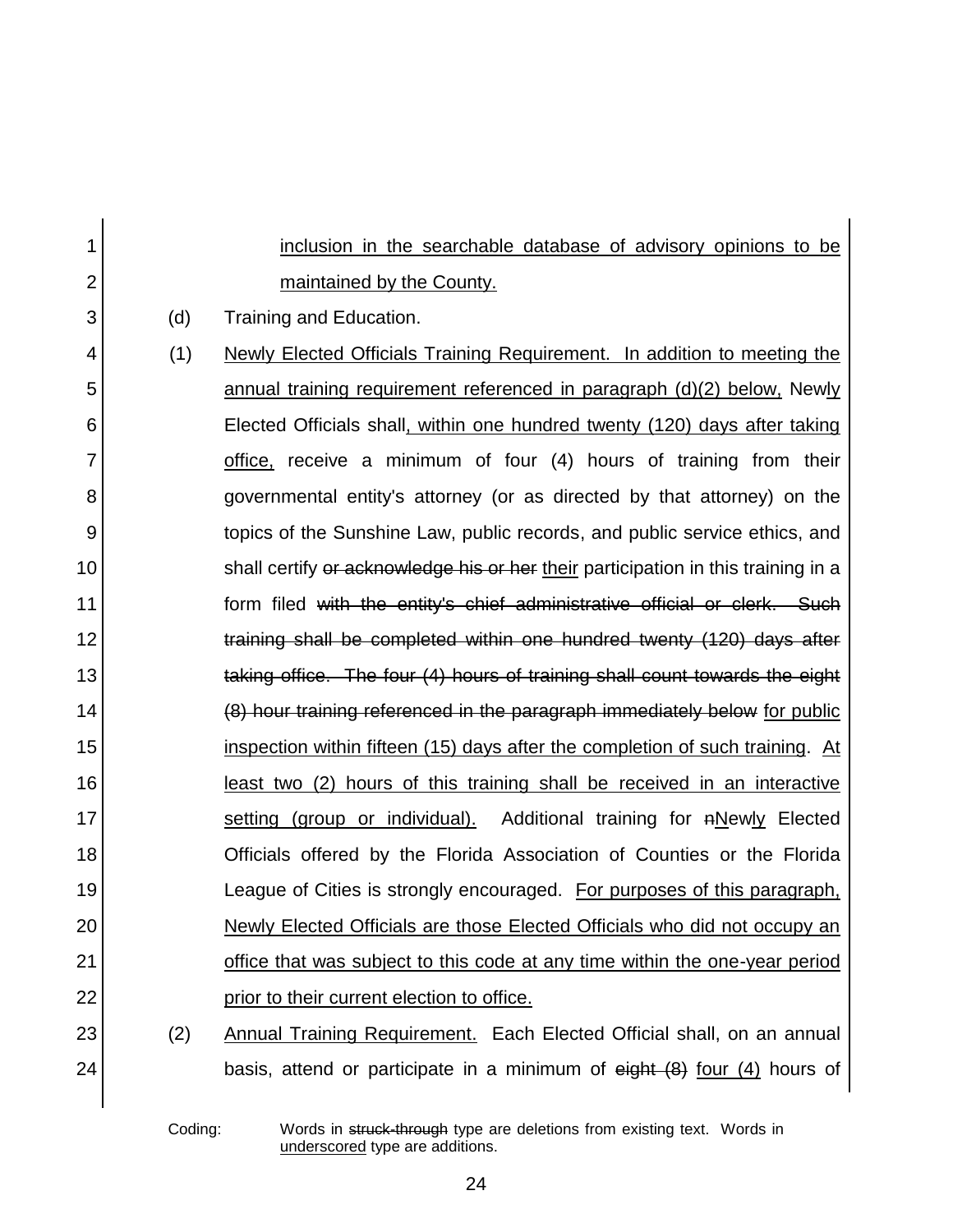| 1              |            | continuing education training on the topics of Sunshine Law, public                     |
|----------------|------------|-----------------------------------------------------------------------------------------|
| $\overline{2}$ |            | records, and public service ethics. These programs may be available                     |
| 3              |            | through regional universities, municipal or local government organizations,             |
| 4              |            | or the through state or regional Bar associations. The four (4) hour annual             |
| 5              |            | training requirement shall be met on a term-year basis, and at least two                |
| 6              |            | (2) hours of annual training during each term year shall be received in an              |
| 7              |            | interactive setting (group or individual). Each Elected Official shall                  |
| 8              |            | annually certify or acknowledge that he or she has met this requirement in              |
| 9              |            | a form filed with the entity's chief administrative official or clerk for public        |
| 10             |            | inspection within thirty (30) days after the end of each term year.                     |
| 11             | (3)        | The revisions made to paragraph (2) above shall become effective (a) for                |
| 12             |            | <u>County Commissioners, on the first day of their term years commencing in</u>         |
| 13             |            | November 2015; and (b) for Municipal Officials, on the first day of their               |
| 14             |            | <u>applicable term years which commence in or after November 2015.</u>                  |
| 15             | (4)        | The certifications referenced in this section (d) shall provide the date of             |
| 16             |            | each training session, the number of hours completed during each                        |
| 17             |            | session, and the mode of each session (i.e., live individual training, live             |
| 18             |            | group training, online training, or watching/listening to recorded materials).          |
| 19             | Section 2. | <b>RESTRICTIONS ON AMENDMENT.</b>                                                       |
| 20             |            | Except as to any amendments required as a result of changes in governing law:           |
| 21             | (a)        | The Board of County Commissioners may at any time strengthen or                         |
| 22             |            | supplement the restrictions and protections provided under this Gcode, but the          |
| 23             |            | restrictions and protections hereof may be weakened or removed, in whole or in part,    |
| 24             |            | only by citizen initiative as referenced in Section 7.01 of the Broward County Charter. |
|                |            |                                                                                         |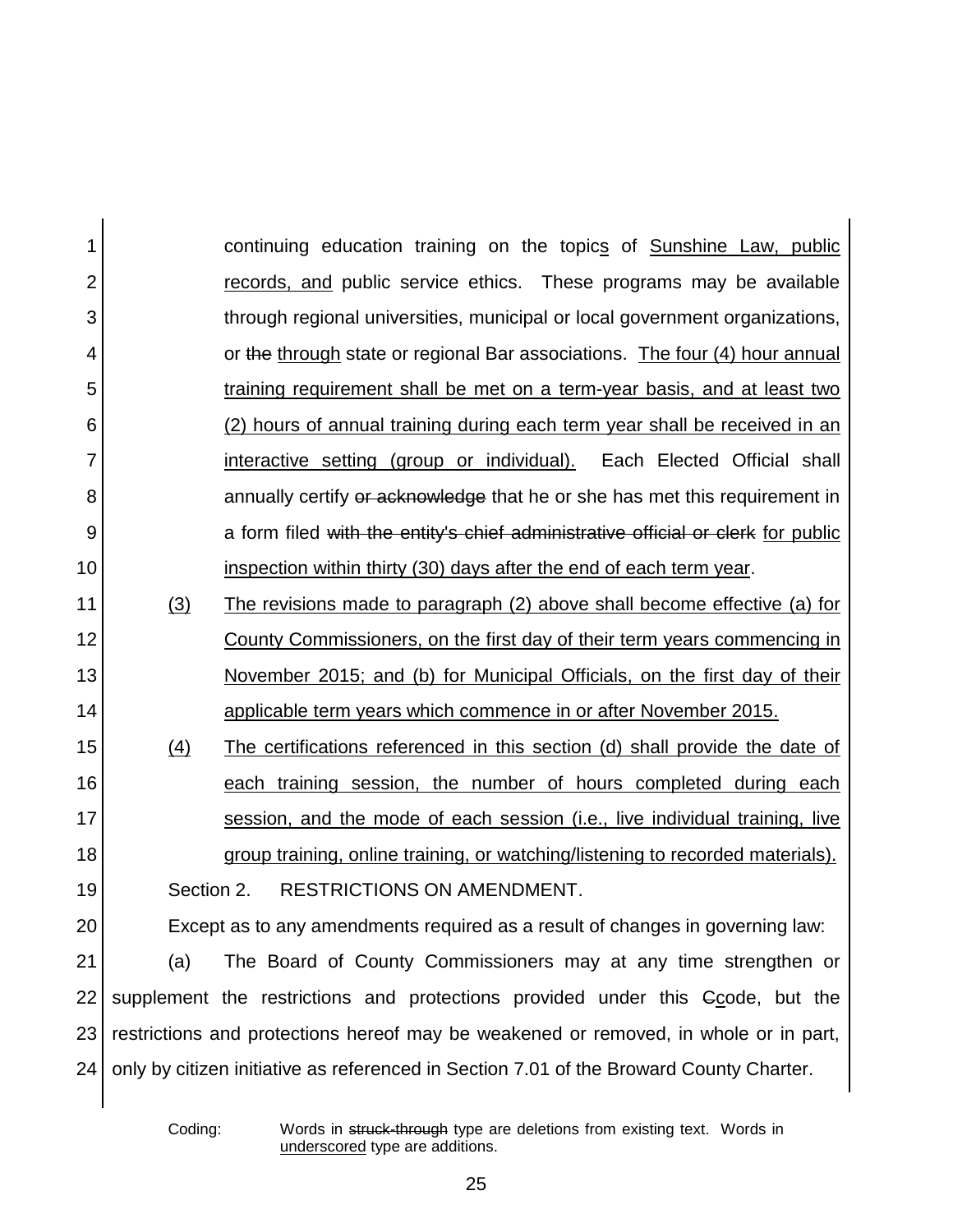1 2 3 4 5 (b) If any Court determines that the above-provided requirement of a citizen initiative is inconsistent with applicable law, then, to the full extent permitted under applicable law, the restrictions and protections of this Ccode may be weakened or removed, in whole or in part, only by an affirmative vote of a majority plus one (1) member of the full Board of County Commissioners.

6

## Section 3. SEVERABILITY.

7 8 9 10 11 12 If any portion of this Ordinance is determined by any Court to be invalid, the invalid portion shall be stricken, and such striking shall not affect the validity of the remainder of this Ordinance. If any Court determines that this Ordinance, or any portion hereof, cannot be legally applied to any individual(s), group(s), entity(ies), property(ies), or circumstance(s), such determination shall not affect the applicability hereof to any other individual, group, entity, property, or circumstance.

13

### Section 4. INCLUSION IN CODE.

14 15 16 17 18 It is the intention of the Board of County Commissioners that the provisions of this Ordinance shall become and be made a part of the Broward County Code; and that the sections of this Ordinance may be renumbered or relettered and the word "ordinance" may be changed to "section," "article," or such other appropriate word or phrase in order to accomplish such intentions.

19

20

23

24

Section 5. EFFECTIVE DATE.

21 22

This Ordinance shall become effective as provided by law.